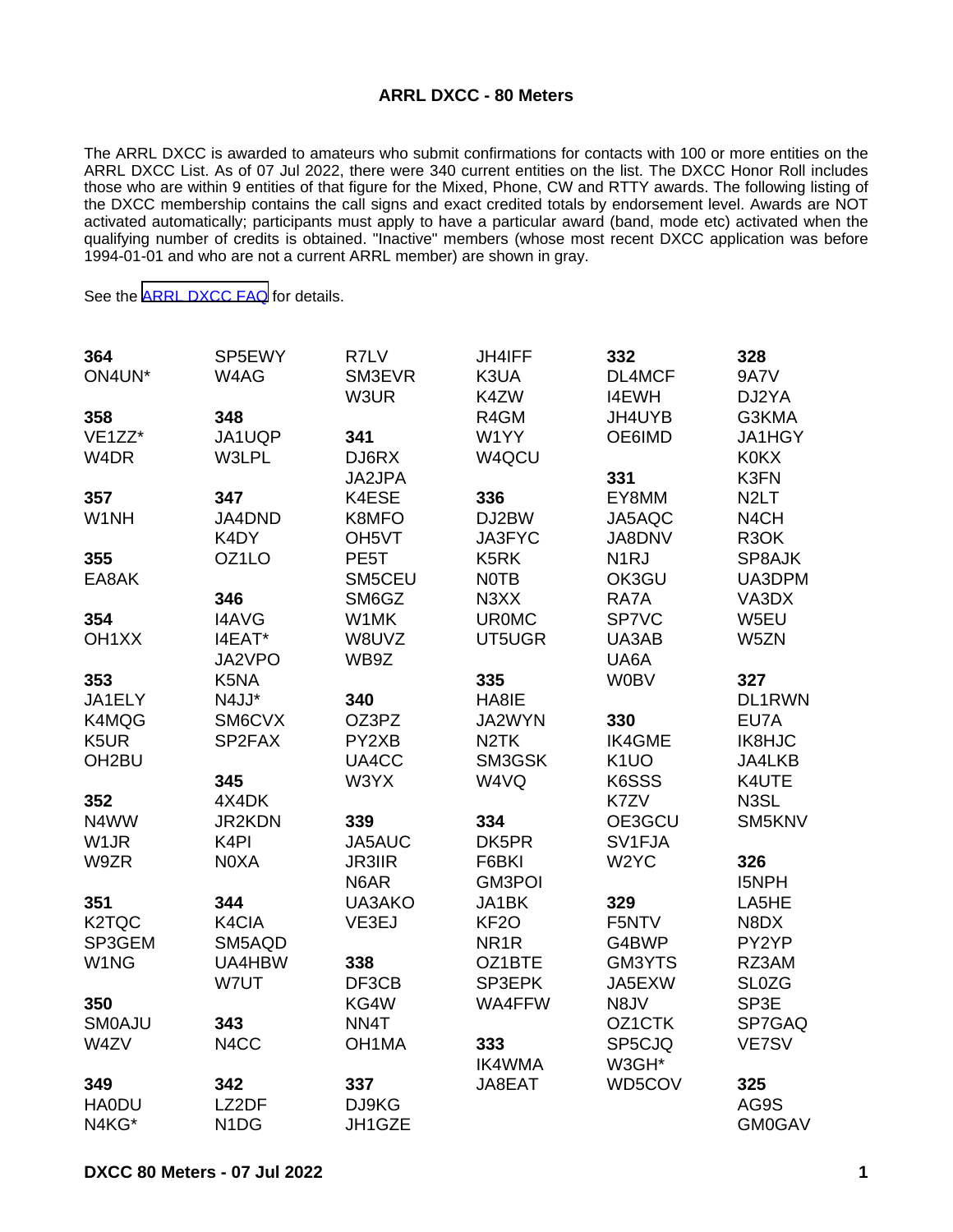| JA3EMU<br>JA6BZA   | K8GG<br>KD5M        | <b>DL7MAE</b><br><b>HL3IUA</b> | G3TXF<br>JA5IU      | SM6CCO<br>W1TSP               | RA9CMO<br>W3GG                |
|--------------------|---------------------|--------------------------------|---------------------|-------------------------------|-------------------------------|
| JG3QZN             | OH <sub>1</sub> TX  | JA5MHD                         | <b>KOIEA</b>        | W2RQ                          | YO7LCB                        |
| <b>K0SR</b>        | R7NW                | K <sub>2FF</sub>               | K2FL*               |                               |                               |
| K5BG               |                     | <b>S59Z</b>                    | K <sub>4</sub> SO   | 307                           | 303                           |
| N <sub>2</sub> QT  | 321                 | UA3AP                          | K5DU                | AA1QD                         | DJ8NK                         |
| <b>S58T</b>        | F6BEE               | UT9FJ                          | RX3AGD              | <b>JA7MSQ</b>                 | DL2OE                         |
| SP8NR              | HA5WA               |                                | UX4UA*              | <b>JH2TPI</b>                 | <b>GODQS</b>                  |
| W3NO               |                     | 316                            | YO <sub>5</sub> BRZ | K3YA                          |                               |
|                    | <b>IZOAEG</b>       |                                |                     |                               | <b>HA7TM</b>                  |
| W9RPM              | JA2JW               | AA6YQ                          |                     | K9NW                          | JR1TNE                        |
| YU1FW              | JQ3DUE              | DL1DUL                         | 311                 | K9RX                          | K <sub>2</sub> CL             |
|                    | K4QL                | G4PWA                          | DK5WL               | NQ1K                          | N <sub>4</sub> II             |
| 324                | N4XM                | JR3GWZ                         | G3XTT               | OE6DK                         | N7FU                          |
| 9A2EU              | SP9DWT              | N <sub>2</sub> NL              | K5KC                | R9TO                          | W <sub>2</sub> LO             |
| AA1V               | UY5ZZ               | N7RT                           | K <sub>9</sub> CT   | SP <sub>1</sub> S             | W <sub>4</sub> DC             |
| AA7A               |                     | NJ6P                           | KW9A                | W7AO                          | ZS4TX                         |
| <b>IK4DRY</b>      | 320                 | W6XA                           | NO <sub>8</sub> D   | WB8ZRL                        |                               |
| K <sub>2</sub> RR  | <b>E72A</b>         | YO9HP                          | R7FK*               |                               | 302                           |
| OE1WEU             | EA5BM               |                                |                     | 306                           | EI7BA                         |
| OH <sub>2</sub> FT | G3TJW               | 315                            | 310                 | EA6SX                         | JA1KQX                        |
| PA3FQA             | HB9BGV              | F6AOJ                          | DL5DSM              | JH3VNC                        | <b>JJ3PRT</b>                 |
| PY2BW              | N0AT                | K5OVC                          | EI6S                | <b>K0KT</b>                   | K1AM*                         |
| R7DX               | N4XU                | N8PR                           | <b>IK4CIE</b>       | K3JGJ                         | K4UEE                         |
| RA3CQ              | R9FM                | R3VA                           | JG1ULJ              | WB3AVN                        | K9ZO                          |
| SM3NRY             | SM5BFJ              | RU3FM                          | JJ2LPV              |                               | LZ2JE                         |
| SP6HEQ             | UA3LAR              | RX4HZ                          | JO1WKO              | 305                           | N4NX                          |
| UT5UIA             | UA4LY               |                                | K <sub>2</sub> RW   | I0DJV*                        | SM6BGG                        |
| UX1UA              | WI8A                | 314                            | K <sub>2</sub> UO   | <b>IK2YCW</b>                 | VE7IG*                        |
| VE1YX              |                     | AA4HP                          | K4XO                | JA2JNA                        | W8GC                          |
| W <sub>1</sub> GL  | 319                 | JA2QPY                         | SV <sub>1</sub> RK  | JE2URF                        | WA2VYA                        |
| W4PK               | AA4V                | <b>JA3PIS</b>                  | SV8CS               | JF1PUW                        |                               |
| W8AV               | <b>IOWDX</b>        | K6XT                           | WK3N                | <b>K0EU</b>                   | 301                           |
|                    | IK6DLK              | <b>NORR</b>                    |                     | K <sub>1</sub> DC             | DF2IS                         |
| 323                | JA1XEC              | OE5KE                          | 309                 | K2JMY                         | DJ4AX                         |
| CT1EEB             | JA3CSZ              | SM6CTQ                         | HB9AMO              | K2UU                          | DJ9VA                         |
| EA6NB              | JF2MBF              |                                | IZ5DKJ              | K <sub>4</sub> SV             | DK2JX                         |
|                    | K4IQJ               |                                |                     |                               |                               |
| <b>GOJHC</b>       |                     | 313                            | JA1EOD              | K5AQ                          | F6BLP                         |
| HB9RG              | K6EID               | DF4PL                          | JR7VHZ              | K5EJ                          | JA2DPC                        |
| N4PQX              | N9US                | G3LZQ                          | <b>KG7H</b>         | N <sub>1</sub> SV             | K <sub>1</sub> FZ             |
| RV3LO              | SP <sub>5</sub> DIR | G4CCZ                          | N8RR                | VE2TZT                        | K <sub>2</sub> TE             |
| <b>SP3IBS</b>      | UT7UJ               | JA2FBY                         | <b>ON7TK</b>        | VE3XN                         | K3UL                          |
| SP9FKQ*            |                     | K1MM                           | SM4DHF              | <b>WOVTT</b>                  | K3WW                          |
| UA3AGW             | 318                 | K <sub>1</sub> ST              | W <sub>1</sub> DIG  | W3AP                          | K5EK                          |
| UA6MF              | K <sub>1</sub> AR   | K8PT                           | W4DKS               | W9RN                          | K <sub>5</sub> U <sub>O</sub> |
| <b>WOFLS</b>       | K1ZZ                | K9FD                           |                     |                               | K <sub>5</sub> XI             |
| WX4G               | K4XP                | OZ1ING                         | 308                 | 304                           | K8SIX                         |
| YO3APJ             | N3NT                | R <sub>5</sub> AJ              | EA9IE               | <b>I4LCK</b>                  | OE1ZL                         |
|                    | OK1AWZ              | SM6CMU                         | JH2FXK              | JH2UVL                        | VE3EXY                        |
| 322                | SM5DJZ*             | W5OZI                          | K5ZK                | N4AH                          |                               |
| <b>HB9BIN</b>      | <b>SP6CIK</b>       | W7OM                           | K6TA                | N <sub>4</sub> D <sub>W</sub> | 300                           |
| <b>I5KKW</b>       |                     |                                | N4MM                | N <sub>5</sub> AW             | N <sub>4</sub> D <sub>B</sub> |
| <b>IK1GPG</b>      | 317                 | 312                            | N <sub>5</sub> UR   | N8TR                          | N <sub>5</sub> D <sub>G</sub> |
| <b>IK5HHA</b>      | CT1APE              | DF3GY                          | PY5HOT              | OK1MP                         | N7US                          |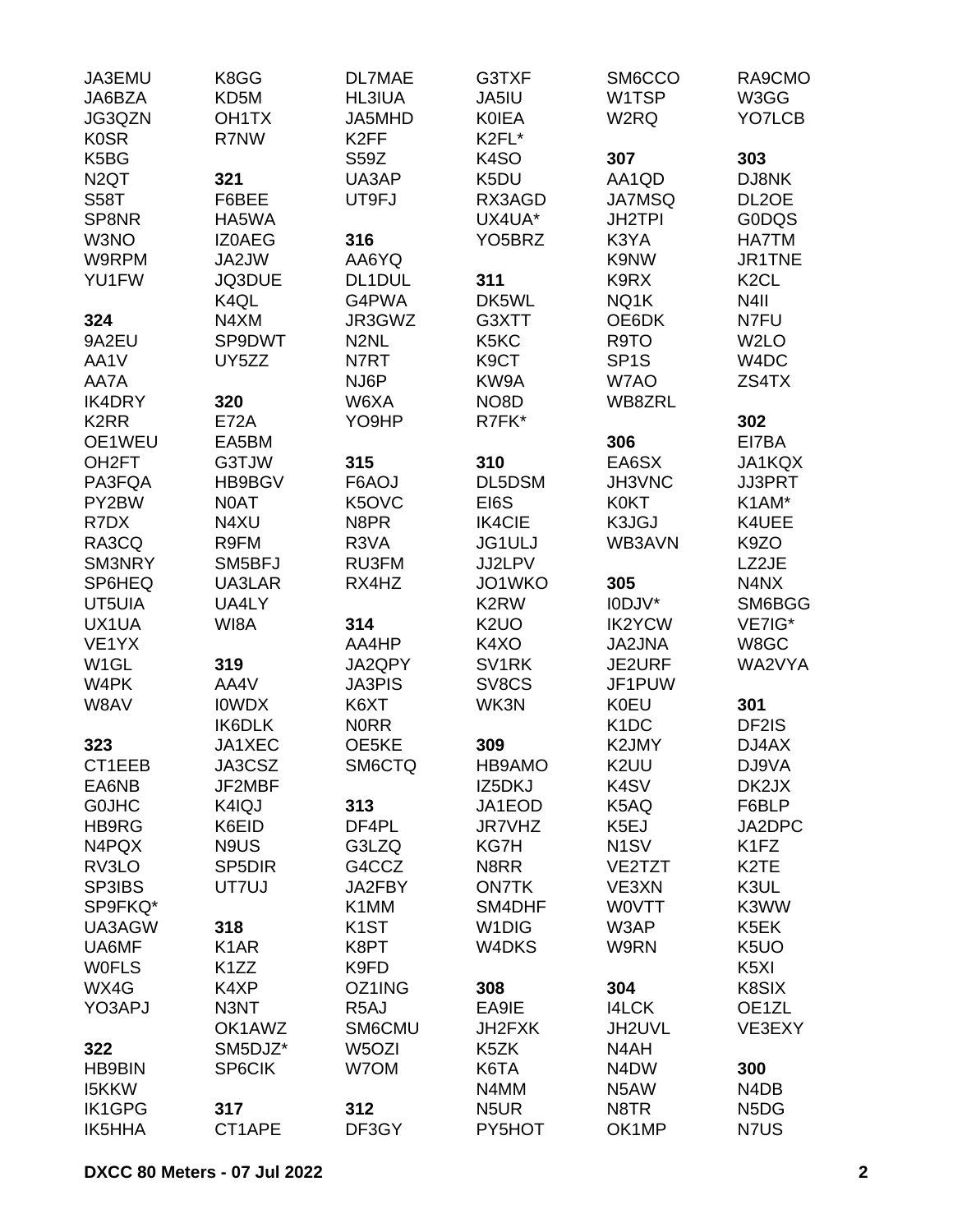| OE8HIK<br>LA8PT<br>W2LK<br>JA3AZD<br>AD <sub>1</sub> C<br>K7SO<br>R7AA<br>ON <sub>4</sub> C <sub>D</sub><br>JF2UPM<br><b>JA0GJJ</b><br>291<br><b>JO7WXN</b><br><b>KOCS</b><br>RK4FD<br>277<br>W <sub>1</sub> CU<br>DJ5FI<br>K <sub>1</sub> D <sub>G</sub><br>295<br>K1HTV<br>DL6KR<br><b>KC7V</b><br>F6DAY<br><b>IK4DRR</b><br>N4QS<br>EA6VQ<br>KX4R<br>299<br><b>I1EIS</b><br><b>JA9LJS</b><br>N8DJX<br><b>IK0XBX</b><br>AI9L<br>JF8QNF<br>RW4NN<br>JA3FGJ<br>JF7DZA<br>LA5IIA<br>EA4KD<br>OZ8BZ<br>K4HGX<br>N9EN<br>SM5CZQ<br>K <sub>5</sub> RT<br>SP6CDK<br>K5MC<br>FK8CP<br>OE8RT<br>SM6BZV<br>K6YRA<br>OZ1AXG<br>OH2BLD<br>LU2NI<br><b>IOKDF</b><br>UA3TT<br><b>W0YG</b><br>RW7M<br>SP7HOV<br>N8LJ<br>K5KLA<br>282<br>DK3DG<br>SM5FUG<br>K8ZTT<br>SV8BHN<br><b>WA2UUK</b><br><b>KC9ARR</b><br>294<br>VE <sub>1</sub> D <sub>X</sub><br>WA3C<br>DL9TJ<br>KZ4V<br>AC4G<br>W9OP<br>WS6X<br>276<br>G3WPH<br>RA3QK<br>AD <sub>5</sub> A<br>W9XY<br>K8YSE<br>AB3CV<br>286<br>UT2UB<br>DK5AD<br>WT8C<br>KM <sub>1</sub> D<br>K <sub>1</sub> OA<br>K3KO*<br>JA2EPW<br>A45XR<br>RA1QD<br>JA9PPC<br>290<br>298<br>AA6AA<br>UW2ZM<br>K8WK<br>DK1FW<br>AJ1H<br>CT4NH<br>WP4U<br>OE2BZL<br><b>JF3KON</b><br>G4OBK<br>JH4ADV<br>K2PLF*<br>JA4MRL<br>W5TCX<br>K6ND<br><b>JA0EOK</b><br>281<br>JR6PGB<br>K9MM<br>K <sub>2</sub> VV<br>LA2XPA<br>W7DO<br>JA2ZL<br>JA6BZI<br>275<br>K <sub>2</sub> SH <sub>Z</sub><br>DL5AN<br>K9NU<br>LY1G<br><b>ON4ATW</b><br>KE9L<br>289<br>K4CN<br>N6JV<br><b>WOFS</b><br>EA <sub>1</sub> N<br>LA7JO<br>9A4W<br>RU6L<br>OE5FIN<br>EA2IA<br>N <sub>2</sub> TN<br>R6AF<br>JA2XYO<br><b>WOMHK</b><br>280<br><b>JA4FKX</b><br>NI <sub>0</sub> G<br>JA4DLP<br>W4YO*<br>9A2JK<br>JF7XKY<br>W4UM<br>RN3QN<br>WA5VGI<br><b>K0XN</b><br>W6XK<br>AF9H<br><b>K0JUH</b><br>SM3NXS<br>YV1DIG<br>K8FL<br><b>YS1RR</b><br>K3PA<br>KA9CFD<br>SM4DDE<br>N <sub>1</sub> AC<br>K8EUR<br>N <sub>5FG</sub><br>ON4ACG<br>W1RM<br>293<br>N <sub>5</sub> ZM<br>285<br>LA7AFA<br>W9IXX<br>AD5Q<br>N8BM<br>EA3GP<br>N6DX<br><b>ON4AOI</b><br><b>I3BUI</b><br>WA1JMP<br>IV3JVJ<br>OM4EX<br>OE2LCM<br>SM4CTT<br>JK1OPL<br><b>SMOCCM</b><br>JA2IVK<br>W1UK<br>297<br>NI6T<br>N <sub>5</sub> KM<br>279<br>288<br>274<br>AB6QM<br>ON4IQ<br><b>SP7ITB</b><br>AA9A<br><b>IV3YYK</b><br>CT1BH<br>JA1SYY<br>R5DT<br>W1YM<br>EW <sub>2</sub> A<br>K4HB<br>W2IRT<br>G5LP<br>G4GIR<br>VA5DX<br><b>JAOUUA</b><br>I4KDJ<br><b>MD0CCE</b><br>VE6WZ<br>JA2FJP<br>WB6RSE<br>JA2AAQ<br>N <sub>5</sub> TY<br>W <sub>1</sub> BR<br>JA3AAW<br><b>JH1IFS</b><br>JF2XGF<br>ON4IZ<br><b>JA7QVI</b><br>284<br>K9YY<br><b>JN7FAH</b><br><b>RA0FF</b><br>292<br>K9KU<br>F <sub>2</sub> JD<br><b>KF0QR</b><br>K4NA<br><b>I1FQH</b><br>UA9FAR<br>KN <sub>50</sub><br>G4IUF<br>KV7K<br>LA3MHA<br>W3LL<br>N9AU<br>JA7ZP<br>SM <sub>2</sub> OAN<br><b>JA0CRI</b><br>LA9AJA<br>W6YI<br><b>JA9FPI</b><br><b>JH0INP</b><br>W1ZK<br>N6ET<br>R8TX<br>K <sub>1</sub> LD<br>K <sub>1</sub> DT<br>WA2HZO<br>SM6DHU<br>PY5EW<br>SP3CGK<br>YU3AA<br>K4MWB<br>K8BCK<br>278<br>W3DRY<br>K4ZYU<br>W1MU<br>PY5EG<br>DL4CF<br>W7BEM<br>296<br>K9EU<br>W7ZI<br>W3KX<br>DL5WW<br>W8TE<br>DJ9HX<br>W9MU<br>W4FC<br>KC6AWX*<br>F6EXV<br>DK2GZ<br>OZ4O<br><b>I6FLD</b><br>273<br><b>JS2LHI</b><br>SM3VAC<br>IZ8FFA<br>HB9DDZ | OE5NNN | K <sub>2</sub> SY | SP5GH | 287 | 283 | JI2KXK |
|-----------------------------------------------------------------------------------------------------------------------------------------------------------------------------------------------------------------------------------------------------------------------------------------------------------------------------------------------------------------------------------------------------------------------------------------------------------------------------------------------------------------------------------------------------------------------------------------------------------------------------------------------------------------------------------------------------------------------------------------------------------------------------------------------------------------------------------------------------------------------------------------------------------------------------------------------------------------------------------------------------------------------------------------------------------------------------------------------------------------------------------------------------------------------------------------------------------------------------------------------------------------------------------------------------------------------------------------------------------------------------------------------------------------------------------------------------------------------------------------------------------------------------------------------------------------------------------------------------------------------------------------------------------------------------------------------------------------------------------------------------------------------------------------------------------------------------------------------------------------------------------------------------------------------------------------------------------------------------------------------------------------------------------------------------------------------------------------------------------------------------------------------------------------------------------------------------------------------------------------------------------------------------------------------------------------------------------------------------------------------------------------------------------------------------------------------------------------------------------------------------------------------------------------------------------------------------------------------------------------------------------------------------------------------------------------------------------------------------------------------------------------------------------------------------------------------------------------------------------------------------------------------------------------------------------------------------------------------------------------------------------------------------------------------------------------------------------------------------------------------------------------------------------------------------------------------------------------------------------------------------------------------|--------|-------------------|-------|-----|-----|--------|
|                                                                                                                                                                                                                                                                                                                                                                                                                                                                                                                                                                                                                                                                                                                                                                                                                                                                                                                                                                                                                                                                                                                                                                                                                                                                                                                                                                                                                                                                                                                                                                                                                                                                                                                                                                                                                                                                                                                                                                                                                                                                                                                                                                                                                                                                                                                                                                                                                                                                                                                                                                                                                                                                                                                                                                                                                                                                                                                                                                                                                                                                                                                                                                                                                                                                       |        |                   |       |     |     |        |
|                                                                                                                                                                                                                                                                                                                                                                                                                                                                                                                                                                                                                                                                                                                                                                                                                                                                                                                                                                                                                                                                                                                                                                                                                                                                                                                                                                                                                                                                                                                                                                                                                                                                                                                                                                                                                                                                                                                                                                                                                                                                                                                                                                                                                                                                                                                                                                                                                                                                                                                                                                                                                                                                                                                                                                                                                                                                                                                                                                                                                                                                                                                                                                                                                                                                       |        |                   |       |     |     |        |
|                                                                                                                                                                                                                                                                                                                                                                                                                                                                                                                                                                                                                                                                                                                                                                                                                                                                                                                                                                                                                                                                                                                                                                                                                                                                                                                                                                                                                                                                                                                                                                                                                                                                                                                                                                                                                                                                                                                                                                                                                                                                                                                                                                                                                                                                                                                                                                                                                                                                                                                                                                                                                                                                                                                                                                                                                                                                                                                                                                                                                                                                                                                                                                                                                                                                       |        |                   |       |     |     |        |
|                                                                                                                                                                                                                                                                                                                                                                                                                                                                                                                                                                                                                                                                                                                                                                                                                                                                                                                                                                                                                                                                                                                                                                                                                                                                                                                                                                                                                                                                                                                                                                                                                                                                                                                                                                                                                                                                                                                                                                                                                                                                                                                                                                                                                                                                                                                                                                                                                                                                                                                                                                                                                                                                                                                                                                                                                                                                                                                                                                                                                                                                                                                                                                                                                                                                       |        |                   |       |     |     |        |
|                                                                                                                                                                                                                                                                                                                                                                                                                                                                                                                                                                                                                                                                                                                                                                                                                                                                                                                                                                                                                                                                                                                                                                                                                                                                                                                                                                                                                                                                                                                                                                                                                                                                                                                                                                                                                                                                                                                                                                                                                                                                                                                                                                                                                                                                                                                                                                                                                                                                                                                                                                                                                                                                                                                                                                                                                                                                                                                                                                                                                                                                                                                                                                                                                                                                       |        |                   |       |     |     |        |
|                                                                                                                                                                                                                                                                                                                                                                                                                                                                                                                                                                                                                                                                                                                                                                                                                                                                                                                                                                                                                                                                                                                                                                                                                                                                                                                                                                                                                                                                                                                                                                                                                                                                                                                                                                                                                                                                                                                                                                                                                                                                                                                                                                                                                                                                                                                                                                                                                                                                                                                                                                                                                                                                                                                                                                                                                                                                                                                                                                                                                                                                                                                                                                                                                                                                       |        |                   |       |     |     |        |
|                                                                                                                                                                                                                                                                                                                                                                                                                                                                                                                                                                                                                                                                                                                                                                                                                                                                                                                                                                                                                                                                                                                                                                                                                                                                                                                                                                                                                                                                                                                                                                                                                                                                                                                                                                                                                                                                                                                                                                                                                                                                                                                                                                                                                                                                                                                                                                                                                                                                                                                                                                                                                                                                                                                                                                                                                                                                                                                                                                                                                                                                                                                                                                                                                                                                       |        |                   |       |     |     |        |
|                                                                                                                                                                                                                                                                                                                                                                                                                                                                                                                                                                                                                                                                                                                                                                                                                                                                                                                                                                                                                                                                                                                                                                                                                                                                                                                                                                                                                                                                                                                                                                                                                                                                                                                                                                                                                                                                                                                                                                                                                                                                                                                                                                                                                                                                                                                                                                                                                                                                                                                                                                                                                                                                                                                                                                                                                                                                                                                                                                                                                                                                                                                                                                                                                                                                       |        |                   |       |     |     |        |
|                                                                                                                                                                                                                                                                                                                                                                                                                                                                                                                                                                                                                                                                                                                                                                                                                                                                                                                                                                                                                                                                                                                                                                                                                                                                                                                                                                                                                                                                                                                                                                                                                                                                                                                                                                                                                                                                                                                                                                                                                                                                                                                                                                                                                                                                                                                                                                                                                                                                                                                                                                                                                                                                                                                                                                                                                                                                                                                                                                                                                                                                                                                                                                                                                                                                       |        |                   |       |     |     |        |
|                                                                                                                                                                                                                                                                                                                                                                                                                                                                                                                                                                                                                                                                                                                                                                                                                                                                                                                                                                                                                                                                                                                                                                                                                                                                                                                                                                                                                                                                                                                                                                                                                                                                                                                                                                                                                                                                                                                                                                                                                                                                                                                                                                                                                                                                                                                                                                                                                                                                                                                                                                                                                                                                                                                                                                                                                                                                                                                                                                                                                                                                                                                                                                                                                                                                       |        |                   |       |     |     |        |
|                                                                                                                                                                                                                                                                                                                                                                                                                                                                                                                                                                                                                                                                                                                                                                                                                                                                                                                                                                                                                                                                                                                                                                                                                                                                                                                                                                                                                                                                                                                                                                                                                                                                                                                                                                                                                                                                                                                                                                                                                                                                                                                                                                                                                                                                                                                                                                                                                                                                                                                                                                                                                                                                                                                                                                                                                                                                                                                                                                                                                                                                                                                                                                                                                                                                       |        |                   |       |     |     |        |
|                                                                                                                                                                                                                                                                                                                                                                                                                                                                                                                                                                                                                                                                                                                                                                                                                                                                                                                                                                                                                                                                                                                                                                                                                                                                                                                                                                                                                                                                                                                                                                                                                                                                                                                                                                                                                                                                                                                                                                                                                                                                                                                                                                                                                                                                                                                                                                                                                                                                                                                                                                                                                                                                                                                                                                                                                                                                                                                                                                                                                                                                                                                                                                                                                                                                       |        |                   |       |     |     |        |
|                                                                                                                                                                                                                                                                                                                                                                                                                                                                                                                                                                                                                                                                                                                                                                                                                                                                                                                                                                                                                                                                                                                                                                                                                                                                                                                                                                                                                                                                                                                                                                                                                                                                                                                                                                                                                                                                                                                                                                                                                                                                                                                                                                                                                                                                                                                                                                                                                                                                                                                                                                                                                                                                                                                                                                                                                                                                                                                                                                                                                                                                                                                                                                                                                                                                       |        |                   |       |     |     |        |
|                                                                                                                                                                                                                                                                                                                                                                                                                                                                                                                                                                                                                                                                                                                                                                                                                                                                                                                                                                                                                                                                                                                                                                                                                                                                                                                                                                                                                                                                                                                                                                                                                                                                                                                                                                                                                                                                                                                                                                                                                                                                                                                                                                                                                                                                                                                                                                                                                                                                                                                                                                                                                                                                                                                                                                                                                                                                                                                                                                                                                                                                                                                                                                                                                                                                       |        |                   |       |     |     |        |
|                                                                                                                                                                                                                                                                                                                                                                                                                                                                                                                                                                                                                                                                                                                                                                                                                                                                                                                                                                                                                                                                                                                                                                                                                                                                                                                                                                                                                                                                                                                                                                                                                                                                                                                                                                                                                                                                                                                                                                                                                                                                                                                                                                                                                                                                                                                                                                                                                                                                                                                                                                                                                                                                                                                                                                                                                                                                                                                                                                                                                                                                                                                                                                                                                                                                       |        |                   |       |     |     |        |
|                                                                                                                                                                                                                                                                                                                                                                                                                                                                                                                                                                                                                                                                                                                                                                                                                                                                                                                                                                                                                                                                                                                                                                                                                                                                                                                                                                                                                                                                                                                                                                                                                                                                                                                                                                                                                                                                                                                                                                                                                                                                                                                                                                                                                                                                                                                                                                                                                                                                                                                                                                                                                                                                                                                                                                                                                                                                                                                                                                                                                                                                                                                                                                                                                                                                       |        |                   |       |     |     |        |
|                                                                                                                                                                                                                                                                                                                                                                                                                                                                                                                                                                                                                                                                                                                                                                                                                                                                                                                                                                                                                                                                                                                                                                                                                                                                                                                                                                                                                                                                                                                                                                                                                                                                                                                                                                                                                                                                                                                                                                                                                                                                                                                                                                                                                                                                                                                                                                                                                                                                                                                                                                                                                                                                                                                                                                                                                                                                                                                                                                                                                                                                                                                                                                                                                                                                       |        |                   |       |     |     |        |
|                                                                                                                                                                                                                                                                                                                                                                                                                                                                                                                                                                                                                                                                                                                                                                                                                                                                                                                                                                                                                                                                                                                                                                                                                                                                                                                                                                                                                                                                                                                                                                                                                                                                                                                                                                                                                                                                                                                                                                                                                                                                                                                                                                                                                                                                                                                                                                                                                                                                                                                                                                                                                                                                                                                                                                                                                                                                                                                                                                                                                                                                                                                                                                                                                                                                       |        |                   |       |     |     |        |
|                                                                                                                                                                                                                                                                                                                                                                                                                                                                                                                                                                                                                                                                                                                                                                                                                                                                                                                                                                                                                                                                                                                                                                                                                                                                                                                                                                                                                                                                                                                                                                                                                                                                                                                                                                                                                                                                                                                                                                                                                                                                                                                                                                                                                                                                                                                                                                                                                                                                                                                                                                                                                                                                                                                                                                                                                                                                                                                                                                                                                                                                                                                                                                                                                                                                       |        |                   |       |     |     |        |
|                                                                                                                                                                                                                                                                                                                                                                                                                                                                                                                                                                                                                                                                                                                                                                                                                                                                                                                                                                                                                                                                                                                                                                                                                                                                                                                                                                                                                                                                                                                                                                                                                                                                                                                                                                                                                                                                                                                                                                                                                                                                                                                                                                                                                                                                                                                                                                                                                                                                                                                                                                                                                                                                                                                                                                                                                                                                                                                                                                                                                                                                                                                                                                                                                                                                       |        |                   |       |     |     |        |
|                                                                                                                                                                                                                                                                                                                                                                                                                                                                                                                                                                                                                                                                                                                                                                                                                                                                                                                                                                                                                                                                                                                                                                                                                                                                                                                                                                                                                                                                                                                                                                                                                                                                                                                                                                                                                                                                                                                                                                                                                                                                                                                                                                                                                                                                                                                                                                                                                                                                                                                                                                                                                                                                                                                                                                                                                                                                                                                                                                                                                                                                                                                                                                                                                                                                       |        |                   |       |     |     |        |
|                                                                                                                                                                                                                                                                                                                                                                                                                                                                                                                                                                                                                                                                                                                                                                                                                                                                                                                                                                                                                                                                                                                                                                                                                                                                                                                                                                                                                                                                                                                                                                                                                                                                                                                                                                                                                                                                                                                                                                                                                                                                                                                                                                                                                                                                                                                                                                                                                                                                                                                                                                                                                                                                                                                                                                                                                                                                                                                                                                                                                                                                                                                                                                                                                                                                       |        |                   |       |     |     |        |
|                                                                                                                                                                                                                                                                                                                                                                                                                                                                                                                                                                                                                                                                                                                                                                                                                                                                                                                                                                                                                                                                                                                                                                                                                                                                                                                                                                                                                                                                                                                                                                                                                                                                                                                                                                                                                                                                                                                                                                                                                                                                                                                                                                                                                                                                                                                                                                                                                                                                                                                                                                                                                                                                                                                                                                                                                                                                                                                                                                                                                                                                                                                                                                                                                                                                       |        |                   |       |     |     |        |
|                                                                                                                                                                                                                                                                                                                                                                                                                                                                                                                                                                                                                                                                                                                                                                                                                                                                                                                                                                                                                                                                                                                                                                                                                                                                                                                                                                                                                                                                                                                                                                                                                                                                                                                                                                                                                                                                                                                                                                                                                                                                                                                                                                                                                                                                                                                                                                                                                                                                                                                                                                                                                                                                                                                                                                                                                                                                                                                                                                                                                                                                                                                                                                                                                                                                       |        |                   |       |     |     |        |
|                                                                                                                                                                                                                                                                                                                                                                                                                                                                                                                                                                                                                                                                                                                                                                                                                                                                                                                                                                                                                                                                                                                                                                                                                                                                                                                                                                                                                                                                                                                                                                                                                                                                                                                                                                                                                                                                                                                                                                                                                                                                                                                                                                                                                                                                                                                                                                                                                                                                                                                                                                                                                                                                                                                                                                                                                                                                                                                                                                                                                                                                                                                                                                                                                                                                       |        |                   |       |     |     |        |
|                                                                                                                                                                                                                                                                                                                                                                                                                                                                                                                                                                                                                                                                                                                                                                                                                                                                                                                                                                                                                                                                                                                                                                                                                                                                                                                                                                                                                                                                                                                                                                                                                                                                                                                                                                                                                                                                                                                                                                                                                                                                                                                                                                                                                                                                                                                                                                                                                                                                                                                                                                                                                                                                                                                                                                                                                                                                                                                                                                                                                                                                                                                                                                                                                                                                       |        |                   |       |     |     |        |
|                                                                                                                                                                                                                                                                                                                                                                                                                                                                                                                                                                                                                                                                                                                                                                                                                                                                                                                                                                                                                                                                                                                                                                                                                                                                                                                                                                                                                                                                                                                                                                                                                                                                                                                                                                                                                                                                                                                                                                                                                                                                                                                                                                                                                                                                                                                                                                                                                                                                                                                                                                                                                                                                                                                                                                                                                                                                                                                                                                                                                                                                                                                                                                                                                                                                       |        |                   |       |     |     |        |
|                                                                                                                                                                                                                                                                                                                                                                                                                                                                                                                                                                                                                                                                                                                                                                                                                                                                                                                                                                                                                                                                                                                                                                                                                                                                                                                                                                                                                                                                                                                                                                                                                                                                                                                                                                                                                                                                                                                                                                                                                                                                                                                                                                                                                                                                                                                                                                                                                                                                                                                                                                                                                                                                                                                                                                                                                                                                                                                                                                                                                                                                                                                                                                                                                                                                       |        |                   |       |     |     |        |
|                                                                                                                                                                                                                                                                                                                                                                                                                                                                                                                                                                                                                                                                                                                                                                                                                                                                                                                                                                                                                                                                                                                                                                                                                                                                                                                                                                                                                                                                                                                                                                                                                                                                                                                                                                                                                                                                                                                                                                                                                                                                                                                                                                                                                                                                                                                                                                                                                                                                                                                                                                                                                                                                                                                                                                                                                                                                                                                                                                                                                                                                                                                                                                                                                                                                       |        |                   |       |     |     |        |
|                                                                                                                                                                                                                                                                                                                                                                                                                                                                                                                                                                                                                                                                                                                                                                                                                                                                                                                                                                                                                                                                                                                                                                                                                                                                                                                                                                                                                                                                                                                                                                                                                                                                                                                                                                                                                                                                                                                                                                                                                                                                                                                                                                                                                                                                                                                                                                                                                                                                                                                                                                                                                                                                                                                                                                                                                                                                                                                                                                                                                                                                                                                                                                                                                                                                       |        |                   |       |     |     |        |
|                                                                                                                                                                                                                                                                                                                                                                                                                                                                                                                                                                                                                                                                                                                                                                                                                                                                                                                                                                                                                                                                                                                                                                                                                                                                                                                                                                                                                                                                                                                                                                                                                                                                                                                                                                                                                                                                                                                                                                                                                                                                                                                                                                                                                                                                                                                                                                                                                                                                                                                                                                                                                                                                                                                                                                                                                                                                                                                                                                                                                                                                                                                                                                                                                                                                       |        |                   |       |     |     |        |
|                                                                                                                                                                                                                                                                                                                                                                                                                                                                                                                                                                                                                                                                                                                                                                                                                                                                                                                                                                                                                                                                                                                                                                                                                                                                                                                                                                                                                                                                                                                                                                                                                                                                                                                                                                                                                                                                                                                                                                                                                                                                                                                                                                                                                                                                                                                                                                                                                                                                                                                                                                                                                                                                                                                                                                                                                                                                                                                                                                                                                                                                                                                                                                                                                                                                       |        |                   |       |     |     |        |
|                                                                                                                                                                                                                                                                                                                                                                                                                                                                                                                                                                                                                                                                                                                                                                                                                                                                                                                                                                                                                                                                                                                                                                                                                                                                                                                                                                                                                                                                                                                                                                                                                                                                                                                                                                                                                                                                                                                                                                                                                                                                                                                                                                                                                                                                                                                                                                                                                                                                                                                                                                                                                                                                                                                                                                                                                                                                                                                                                                                                                                                                                                                                                                                                                                                                       |        |                   |       |     |     |        |
|                                                                                                                                                                                                                                                                                                                                                                                                                                                                                                                                                                                                                                                                                                                                                                                                                                                                                                                                                                                                                                                                                                                                                                                                                                                                                                                                                                                                                                                                                                                                                                                                                                                                                                                                                                                                                                                                                                                                                                                                                                                                                                                                                                                                                                                                                                                                                                                                                                                                                                                                                                                                                                                                                                                                                                                                                                                                                                                                                                                                                                                                                                                                                                                                                                                                       |        |                   |       |     |     |        |
|                                                                                                                                                                                                                                                                                                                                                                                                                                                                                                                                                                                                                                                                                                                                                                                                                                                                                                                                                                                                                                                                                                                                                                                                                                                                                                                                                                                                                                                                                                                                                                                                                                                                                                                                                                                                                                                                                                                                                                                                                                                                                                                                                                                                                                                                                                                                                                                                                                                                                                                                                                                                                                                                                                                                                                                                                                                                                                                                                                                                                                                                                                                                                                                                                                                                       |        |                   |       |     |     |        |
|                                                                                                                                                                                                                                                                                                                                                                                                                                                                                                                                                                                                                                                                                                                                                                                                                                                                                                                                                                                                                                                                                                                                                                                                                                                                                                                                                                                                                                                                                                                                                                                                                                                                                                                                                                                                                                                                                                                                                                                                                                                                                                                                                                                                                                                                                                                                                                                                                                                                                                                                                                                                                                                                                                                                                                                                                                                                                                                                                                                                                                                                                                                                                                                                                                                                       |        |                   |       |     |     |        |
|                                                                                                                                                                                                                                                                                                                                                                                                                                                                                                                                                                                                                                                                                                                                                                                                                                                                                                                                                                                                                                                                                                                                                                                                                                                                                                                                                                                                                                                                                                                                                                                                                                                                                                                                                                                                                                                                                                                                                                                                                                                                                                                                                                                                                                                                                                                                                                                                                                                                                                                                                                                                                                                                                                                                                                                                                                                                                                                                                                                                                                                                                                                                                                                                                                                                       |        |                   |       |     |     |        |
|                                                                                                                                                                                                                                                                                                                                                                                                                                                                                                                                                                                                                                                                                                                                                                                                                                                                                                                                                                                                                                                                                                                                                                                                                                                                                                                                                                                                                                                                                                                                                                                                                                                                                                                                                                                                                                                                                                                                                                                                                                                                                                                                                                                                                                                                                                                                                                                                                                                                                                                                                                                                                                                                                                                                                                                                                                                                                                                                                                                                                                                                                                                                                                                                                                                                       |        |                   |       |     |     |        |
|                                                                                                                                                                                                                                                                                                                                                                                                                                                                                                                                                                                                                                                                                                                                                                                                                                                                                                                                                                                                                                                                                                                                                                                                                                                                                                                                                                                                                                                                                                                                                                                                                                                                                                                                                                                                                                                                                                                                                                                                                                                                                                                                                                                                                                                                                                                                                                                                                                                                                                                                                                                                                                                                                                                                                                                                                                                                                                                                                                                                                                                                                                                                                                                                                                                                       |        |                   |       |     |     |        |
|                                                                                                                                                                                                                                                                                                                                                                                                                                                                                                                                                                                                                                                                                                                                                                                                                                                                                                                                                                                                                                                                                                                                                                                                                                                                                                                                                                                                                                                                                                                                                                                                                                                                                                                                                                                                                                                                                                                                                                                                                                                                                                                                                                                                                                                                                                                                                                                                                                                                                                                                                                                                                                                                                                                                                                                                                                                                                                                                                                                                                                                                                                                                                                                                                                                                       |        |                   |       |     |     |        |
|                                                                                                                                                                                                                                                                                                                                                                                                                                                                                                                                                                                                                                                                                                                                                                                                                                                                                                                                                                                                                                                                                                                                                                                                                                                                                                                                                                                                                                                                                                                                                                                                                                                                                                                                                                                                                                                                                                                                                                                                                                                                                                                                                                                                                                                                                                                                                                                                                                                                                                                                                                                                                                                                                                                                                                                                                                                                                                                                                                                                                                                                                                                                                                                                                                                                       |        |                   |       |     |     |        |
|                                                                                                                                                                                                                                                                                                                                                                                                                                                                                                                                                                                                                                                                                                                                                                                                                                                                                                                                                                                                                                                                                                                                                                                                                                                                                                                                                                                                                                                                                                                                                                                                                                                                                                                                                                                                                                                                                                                                                                                                                                                                                                                                                                                                                                                                                                                                                                                                                                                                                                                                                                                                                                                                                                                                                                                                                                                                                                                                                                                                                                                                                                                                                                                                                                                                       |        |                   |       |     |     |        |
|                                                                                                                                                                                                                                                                                                                                                                                                                                                                                                                                                                                                                                                                                                                                                                                                                                                                                                                                                                                                                                                                                                                                                                                                                                                                                                                                                                                                                                                                                                                                                                                                                                                                                                                                                                                                                                                                                                                                                                                                                                                                                                                                                                                                                                                                                                                                                                                                                                                                                                                                                                                                                                                                                                                                                                                                                                                                                                                                                                                                                                                                                                                                                                                                                                                                       |        |                   |       |     |     |        |
|                                                                                                                                                                                                                                                                                                                                                                                                                                                                                                                                                                                                                                                                                                                                                                                                                                                                                                                                                                                                                                                                                                                                                                                                                                                                                                                                                                                                                                                                                                                                                                                                                                                                                                                                                                                                                                                                                                                                                                                                                                                                                                                                                                                                                                                                                                                                                                                                                                                                                                                                                                                                                                                                                                                                                                                                                                                                                                                                                                                                                                                                                                                                                                                                                                                                       |        |                   |       |     |     |        |
|                                                                                                                                                                                                                                                                                                                                                                                                                                                                                                                                                                                                                                                                                                                                                                                                                                                                                                                                                                                                                                                                                                                                                                                                                                                                                                                                                                                                                                                                                                                                                                                                                                                                                                                                                                                                                                                                                                                                                                                                                                                                                                                                                                                                                                                                                                                                                                                                                                                                                                                                                                                                                                                                                                                                                                                                                                                                                                                                                                                                                                                                                                                                                                                                                                                                       |        |                   |       |     |     |        |
|                                                                                                                                                                                                                                                                                                                                                                                                                                                                                                                                                                                                                                                                                                                                                                                                                                                                                                                                                                                                                                                                                                                                                                                                                                                                                                                                                                                                                                                                                                                                                                                                                                                                                                                                                                                                                                                                                                                                                                                                                                                                                                                                                                                                                                                                                                                                                                                                                                                                                                                                                                                                                                                                                                                                                                                                                                                                                                                                                                                                                                                                                                                                                                                                                                                                       |        |                   |       |     |     |        |
|                                                                                                                                                                                                                                                                                                                                                                                                                                                                                                                                                                                                                                                                                                                                                                                                                                                                                                                                                                                                                                                                                                                                                                                                                                                                                                                                                                                                                                                                                                                                                                                                                                                                                                                                                                                                                                                                                                                                                                                                                                                                                                                                                                                                                                                                                                                                                                                                                                                                                                                                                                                                                                                                                                                                                                                                                                                                                                                                                                                                                                                                                                                                                                                                                                                                       |        |                   |       |     |     |        |
|                                                                                                                                                                                                                                                                                                                                                                                                                                                                                                                                                                                                                                                                                                                                                                                                                                                                                                                                                                                                                                                                                                                                                                                                                                                                                                                                                                                                                                                                                                                                                                                                                                                                                                                                                                                                                                                                                                                                                                                                                                                                                                                                                                                                                                                                                                                                                                                                                                                                                                                                                                                                                                                                                                                                                                                                                                                                                                                                                                                                                                                                                                                                                                                                                                                                       |        |                   |       |     |     |        |
|                                                                                                                                                                                                                                                                                                                                                                                                                                                                                                                                                                                                                                                                                                                                                                                                                                                                                                                                                                                                                                                                                                                                                                                                                                                                                                                                                                                                                                                                                                                                                                                                                                                                                                                                                                                                                                                                                                                                                                                                                                                                                                                                                                                                                                                                                                                                                                                                                                                                                                                                                                                                                                                                                                                                                                                                                                                                                                                                                                                                                                                                                                                                                                                                                                                                       |        |                   |       |     |     |        |
|                                                                                                                                                                                                                                                                                                                                                                                                                                                                                                                                                                                                                                                                                                                                                                                                                                                                                                                                                                                                                                                                                                                                                                                                                                                                                                                                                                                                                                                                                                                                                                                                                                                                                                                                                                                                                                                                                                                                                                                                                                                                                                                                                                                                                                                                                                                                                                                                                                                                                                                                                                                                                                                                                                                                                                                                                                                                                                                                                                                                                                                                                                                                                                                                                                                                       |        |                   |       |     |     |        |
|                                                                                                                                                                                                                                                                                                                                                                                                                                                                                                                                                                                                                                                                                                                                                                                                                                                                                                                                                                                                                                                                                                                                                                                                                                                                                                                                                                                                                                                                                                                                                                                                                                                                                                                                                                                                                                                                                                                                                                                                                                                                                                                                                                                                                                                                                                                                                                                                                                                                                                                                                                                                                                                                                                                                                                                                                                                                                                                                                                                                                                                                                                                                                                                                                                                                       |        |                   |       |     |     |        |
|                                                                                                                                                                                                                                                                                                                                                                                                                                                                                                                                                                                                                                                                                                                                                                                                                                                                                                                                                                                                                                                                                                                                                                                                                                                                                                                                                                                                                                                                                                                                                                                                                                                                                                                                                                                                                                                                                                                                                                                                                                                                                                                                                                                                                                                                                                                                                                                                                                                                                                                                                                                                                                                                                                                                                                                                                                                                                                                                                                                                                                                                                                                                                                                                                                                                       |        |                   |       |     |     |        |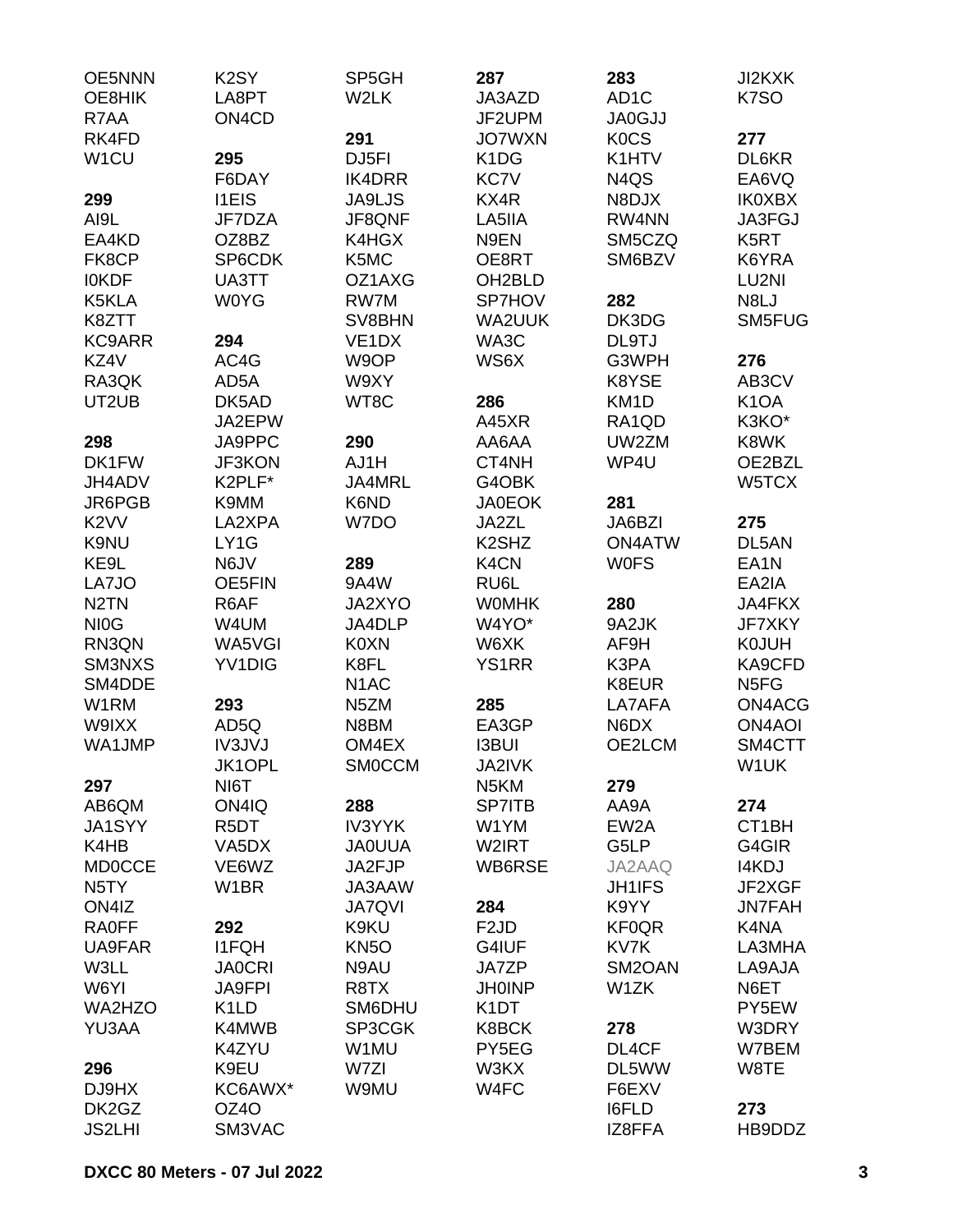| <b>HB9LCW</b>                 | 268               | JE8BKW                        | R9SA                           | JA5BLB             | JH9AUB             |
|-------------------------------|-------------------|-------------------------------|--------------------------------|--------------------|--------------------|
| JA1HQT                        | CX6VM             | K7EG                          | <b>RMOF</b>                    | K3LR               | K <sub>1</sub> HT  |
| RN3CT                         | DL5ZB             | KP <sub>2</sub> A             | W4FQT                          | K3SV               | K1VW*              |
| SV <sub>1</sub> DPI           | DL6ZXG            | <b>ND0N</b>                   | W5AJ                           | K8TL               | K5JZ               |
| W7WM                          | <b>IK7JTF</b>     | NT0V*                         | W6VX                           | LA3WAA             | PY2RO              |
| WD5K                          | NV9L              | SK3PY                         | W8LGJ                          | N3QE               | RN9N               |
|                               | SM5JE*            | SK7AX                         |                                | <b>VE7AHA</b>      | W9AJ               |
| 272                           | VE3FF             | W6RLL                         | 257                            | W7LR               | WE9R               |
| 4Z5MU                         | W <sub>4</sub> OX | ZS6EZ                         | CU <sub>2</sub> D <sub>X</sub> | W8OI               |                    |
| CT1IUA                        | WB9CIF            |                               | <b>E72U</b>                    | WD8PKF             | 249                |
| IZ1LBG                        |                   | 262                           | I2TZK                          | WN6W               | DF2RG              |
| JA1ANR                        | 267               | IZ8XQC                        | JH1NYM                         | WO7R               | DL5CW              |
| JH4JNG                        | HA9PP             | JA6LCJ                        | K <sub>2</sub> TK              |                    | EI6FR              |
| K3MSB                         | K <sub>1</sub> FK | K3KY                          | K5WK                           | 253                | F4BKV              |
| NK1K                          | K4JJW             | K9US                          | KD <sub>0</sub> Q              | DJ4XA              | K4XI               |
| UR5EDX                        | K4JLD             | KD6WW                         | NA <sub>2</sub> M              | <b>IK2QPR</b>      | K6AM               |
| <b>US0KW</b>                  | K4SE              | W6TMD                         | W0EWM*                         | <b>JH1TWT</b>      | KF8UN              |
| W1KSZ                         | K8BN              | WO <sub>2</sub> N             | W5XC                           | <b>JJ3HGJ</b>      | RD3A               |
|                               |                   |                               |                                |                    |                    |
| W1TYQ                         | N9UA              |                               | W8UV                           | K <sub>1</sub> LPS | W3GQ               |
|                               | OZ3SK             | 261                           |                                | K <sub>1</sub> LT  | W7KW               |
| 271                           | RU3QR             | AA5AM                         | 256                            | K8GI               | WA9CVK             |
| AA1ON                         | VE3BW             | JA2BDR                        | AC6HY                          | N <sub>2</sub> TU  | ZS <sub>1</sub> LS |
| AB4IQ                         | W4YV              | K <sub>2</sub> N <sub>V</sub> | CT1FMX                         |                    |                    |
| DJ5AV                         |                   | K5FUV                         | JA4DEN                         | 252                | 248                |
| <b>K0DEQ</b>                  | 266               | K8VC                          | JE2LUN                         | DL8OH              | AA4MM              |
| K <sub>5</sub> X <sub>X</sub> | AH7C              | N7KA                          | JR3OEH                         | EV <sub>1</sub> R  | DK8MCT             |
| RW3RN                         | IV3GOW            | N7XR                          | <b>K0TT</b>                    | IZ8VYU             | F6GCP              |
| UN6T                          | JA4IYL            | ON4GG                         | K6SIK                          | <b>JA7MA</b>       | JA2KVD             |
| VK3QI                         | JI4POR            | W7MO                          | K9IR                           | JF6DSZ             | <b>JA9TWN</b>      |
| W1ECT                         | JL1ARF            |                               | LA5LJA                         | JP1IOF             | K6FG               |
|                               | N7RO              | 260                           | N <sub>5</sub> GH              | K3ND               |                    |
| 270                           | SP8FNA            | JE1SYN                        | W <sub>2</sub> FCR             | K4FJ               | 247                |
| 9A4T                          | WB4TDH            | <b>JH7IAJ</b>                 | W6UC                           | K5GKC              | AA4R               |
| DK2NG                         |                   | N7NG                          | W8HW                           | K7LJ               | F <sub>5</sub> CQ  |
| <b>I1JQJ</b>                  | 265               | UT7UV                         |                                | K9MK               | IK8EPC             |
| IF9ZWA                        | AJ3K              | W5LT                          | 255                            | N5UL               | JA3APL             |
| <b>IW1ARB</b>                 | EA3JL             |                               | EA5RM                          | N9BX               | JA3ENN             |
| <b>JA2THS</b>                 | HB9DDO            | 259                           | EW4M                           | NU8Z               | JA8RJE             |
| JA4FHE                        | IK6GPZ            | K <sub>2</sub> L <sub>S</sub> | <b>IK0HBN</b>                  | RU1AO              | JF1WPB             |
| JD1AMA                        | JF1UVJ            | <b>KB0EO</b>                  | K <sub>1</sub> BD              | W1YIF              | K9OW               |
| <b>K1NTR</b>                  | N <sub>5</sub> OK | SM6CUK                        | K4TT                           | WA8WV              | K9XD               |
| K <sub>1</sub> NU             | W9YSX             | SP1JRF                        | K7BG                           |                    | WA6F               |
| K <sub>5</sub> PC             | WB5JID            | UN7JX                         | <b>K7NN</b>                    | 251                |                    |
| N3KV                          | WS9V              | <b>WA7NB</b>                  | NY <sub>0</sub> V              | <b>GOEHO</b>       | 246                |
| W6SR                          |                   |                               | SM4AZQ                         | SM4EMO             | GM3PPE             |
|                               | 264               | 258                           | UN7LZ                          | SV1JG              | JA3GN              |
| 269                           | AG4W              | DM2DXA                        | <b>W0GJ</b>                    | W6NWS              | JA3MNP             |
| <b>JA1SJV</b>                 | DL7BA             | JE7ETY                        | W4WM                           |                    | JE1LFX             |
| K7XB                          | EA5BY             | JH1ORA                        |                                | 250                | N <sub>4</sub> TJ  |
| N <sub>1</sub> RR             | <b>SMONJO</b>     | K <sub>2</sub> A <sub>Z</sub> | 254                            | JA1MRM             | N6UC               |
| NX0I                          |                   | KR4F                          | DJ5JH                          | JA6BJV             | N9FN               |
| SP1MGM                        | 263               | N4QQ                          | EA5AT                          | JA9NLE             | UR3EO              |
| W2SM                          | JE1PNX            | NE <sub>1</sub> B             | HK3W                           | JF3LOP             |                    |
|                               |                   |                               |                                |                    |                    |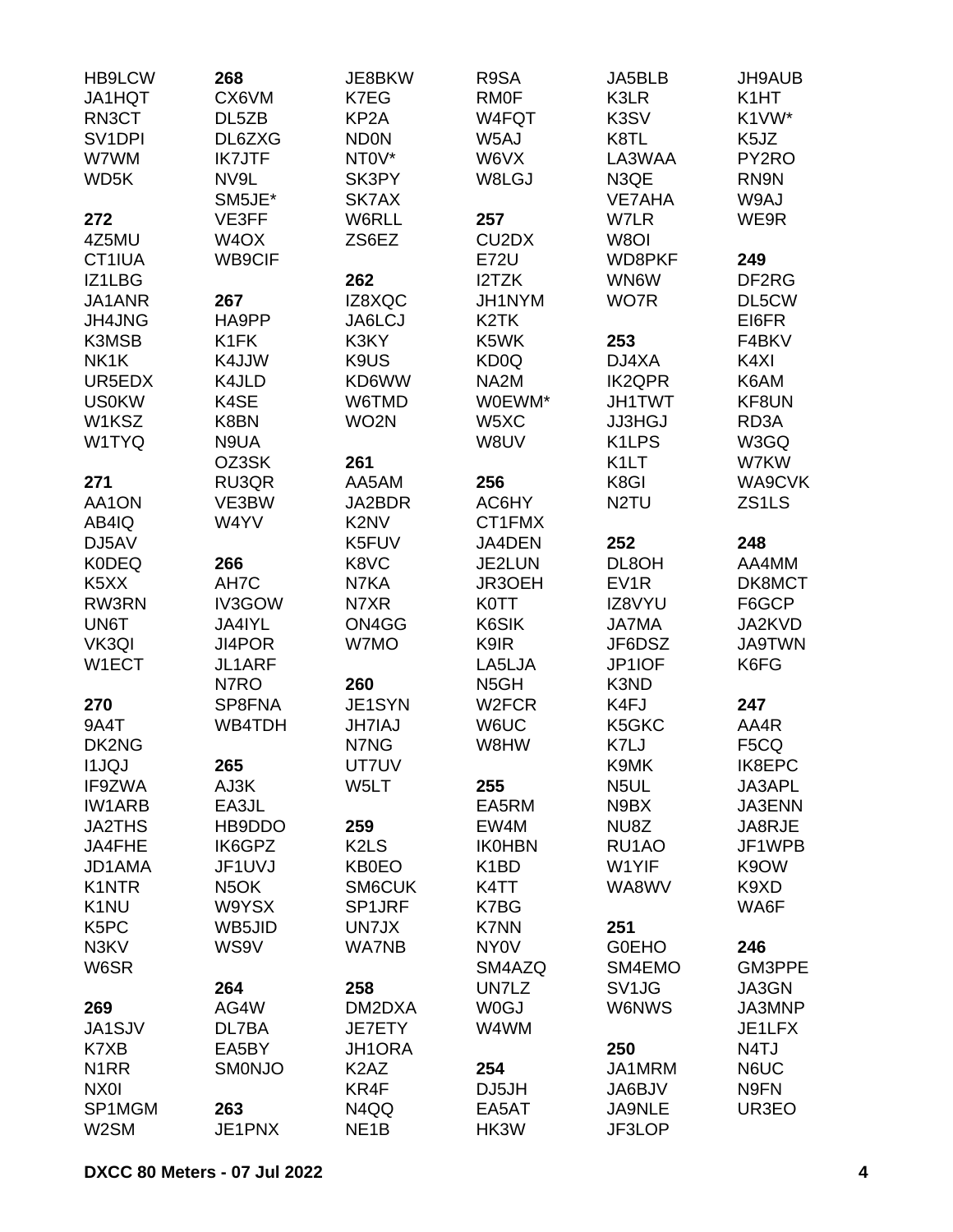| 245               | DL4SZB             | N <sub>1</sub> ZZ             | N8BJQ                         | WJ4T*             | JH4PMV             |
|-------------------|--------------------|-------------------------------|-------------------------------|-------------------|--------------------|
| 4O3A              | G3KWK              | OE3EVA                        | N8OC                          |                   | K <sub>0</sub> SD  |
| AA1AC             | <b>JA0DWY</b>      | W4ABW                         | RA3SS                         | 228               | KU0A               |
| DL1DA             | K <sub>2</sub> PK  |                               |                               | EA3WD             | N7GR               |
| DL5EBE            | K9OT               | 236                           | 232                           | EA8BYR            | N8KOL              |
| K0II              | NW7E               | AD8P*                         | DM5EE                         | G0OIL             | OZ2RH              |
| K3JT              | PY4OY              | CT3MD                         | JJ1DWT                        | <b>I5HOR</b>      | RU3A               |
| RU6M              | W4BP               | DL1AP                         | K8FH                          | IZ5MOQ            | <b>UA0BA</b>       |
| SM4BNZ            | WB9EEE             | G3VPW                         | N <sub>5</sub> X <sub>Z</sub> | IZ8GGF            | W6BJH              |
| W2KKZ             |                    | NS6C                          | NX7K                          | JA2VQF            |                    |
| W2WG              | 240                | SM3CBR                        | <b>S54A</b>                   | K1ESE             | 224                |
|                   | <b>JA9APS</b>      | SM5CAK                        | W8TN                          | NM6V              | AI2Q               |
| 244               | JE7JDL             | W7CT                          |                               | OZ7OP             | <b>DS5RNM</b>      |
| EI9FBB            | JM1FHL             | WE0Q                          | 231                           | SP6A              | EA7TV              |
| K0BJ              | K9MBQ              |                               | 9H1SP                         |                   | JA1FQI             |
| K6KO              | ON <sub>4</sub> ON | 235                           | K4PB                          | 227               | JA8EKU             |
| LB2TB             | RA5BM              | JA7LMZ                        | <b>WODJC</b>                  | <b>IK4FNF</b>     | K <sub>5</sub> OT  |
| LB8DC             | VE3VHB             | KQ8M                          | W5CIA                         | JA2CXF            | K8JJC              |
| SV3DCX            | W1VT               | LU3CQ                         | W6TC                          | JF1IRW            | KB1JZU             |
| W0AIH*            | YO2DFA             | <b>MM0EAX</b>                 |                               | JN1RQV            | N <sub>2</sub> JJ  |
| WF4U              |                    | N <sub>5</sub> L <sub>Z</sub> | 230                           | K3SEW             | RM3DA              |
| WX0B              | 239                | N5ORT                         | DF <sub>2GH</sub>             | K4JAF             | W1LW               |
| <b>WX0V</b>       | HB9DHK             | <b>NEOU</b>                   | EC <sub>3</sub> A             | K <sub>4</sub> RO | WA4LOX             |
|                   | <b>IK5DNF</b>      | NN4X                          | F <sub>3</sub> SG             | K4XR              | WB7B               |
| 243               | <b>JA9NFO</b>      | SM7HCW                        | <b>G0BLB</b>                  | K5TT              |                    |
| 9A1AD             | K <sub>5</sub> ZD  | <b>WOTT</b>                   | JA1IZZ                        | KB8VAO            | 223                |
| I2EOW             | N3MN               | W1ZT                          | JG1WSC                        | RN8W              | DO4DXA             |
| JA1GTF            | SM5OJH             | W7/DL1UF                      | JI1DHY                        | SV2AEL            | EU1U               |
| <b>JA7JWF</b>     | UX5UO              | WO <sub>2</sub> T             | <b>K0CA</b>                   | VE3CRG            | <b>IK4PLW</b>      |
| JH1AJT*           | W <sub>5FI</sub>   |                               | <b>K0KVR</b>                  |                   | IZ8FWN             |
| <b>JS3CTQ</b>     |                    | 234                           | K1EFI                         | 226               | <b>K3ANS</b>       |
| K4XD              | 238                | F5LVL                         | KS <sub>1</sub> J             | AE5E              | K4WA               |
| K6SRZ             | AF4HX              | GM3YOR                        | VE7JO                         | DL1DUO            | K6KLY              |
| KK4CB             | DF3UB              | <b>JA7MOL</b>                 | W <sub>1</sub> TO             | EA6ET             | K7LV               |
| LA2QM             | JA3DY*             | JA9AGN                        | W5ODD                         | JA4ITW            | K8ROX              |
| N4GN              | K <sub>2</sub> SX  | K7PI                          |                               | <b>JA9FAI</b>     | <b>K9MMS</b>       |
| N5TW              | N9RS               | NA5C                          | 229                           | JH2SON            | K9RT               |
| <b>NIOC</b>       | VE7DX              | SV <sub>1</sub> ACK           | JA1XAF                        | JL1RUC            | PY2XU              |
| W7SX              | WA2NPD             | W2JU                          | JE1BMJ                        | K0MN*             | <b>WOCP</b>        |
| W8DCH             | WA3AFS             | W <sub>2XI</sub>              | JH8GYP                        | K <sub>2</sub> EK | <b>WOHBH</b>       |
|                   |                    | W6RW                          | K3VAT                         |                   | W <sub>1</sub> SKU |
|                   |                    | W8HC                          | K4EM                          | K4ZIN<br>LA5YJ    | W <sub>2</sub> GG  |
| 242               | 237                |                               |                               |                   |                    |
| EA3GHQ<br>IZ8DFO  | AB9V               |                               | K7BV                          | N <sub>1</sub> EN | W5VX               |
|                   | G3KMQ              | 233                           | K7WP                          | PA3EWP            | W6SL               |
| K <sub>1</sub> GG | HB9CXZ             | AJ6T                          | K9FN                          | PY2KP             | XE1VIC             |
| K <sub>1</sub> LI | JA1RTX             | <b>IW0SAF</b>                 | <b>KB1EFS</b>                 | PY2NQ             |                    |
| K9JF              | JE2OVG             | JI8DGO                        | KT8X                          | W4HG              | 222                |
| NO <sub>2</sub> R | JL1UXH             | K <sub>2</sub> UR             | N <sub>5</sub> JB             | <b>W9OO</b>       | EA5RU              |
| PY2SP             | JN1BMX             | K5TA                          | N7QT                          |                   | HB9AAQ             |
| W1YW              | K <sub>1</sub> RO  | K8NVR                         | OE6CLD                        | 225               | <b>IK3SWB</b>      |
|                   | K7SP               | K9YC                          | RD3AW                         | JA2FBC            | JA1WSK             |
| 241               | KG6I               | KQ3F                          | TF3SG                         | JA6BEE            | JA5XAE             |
| CT1GFK            | LB6KC              | KT <sub>1</sub> V             | WB8B                          | JA8DRK            | JA6VQA             |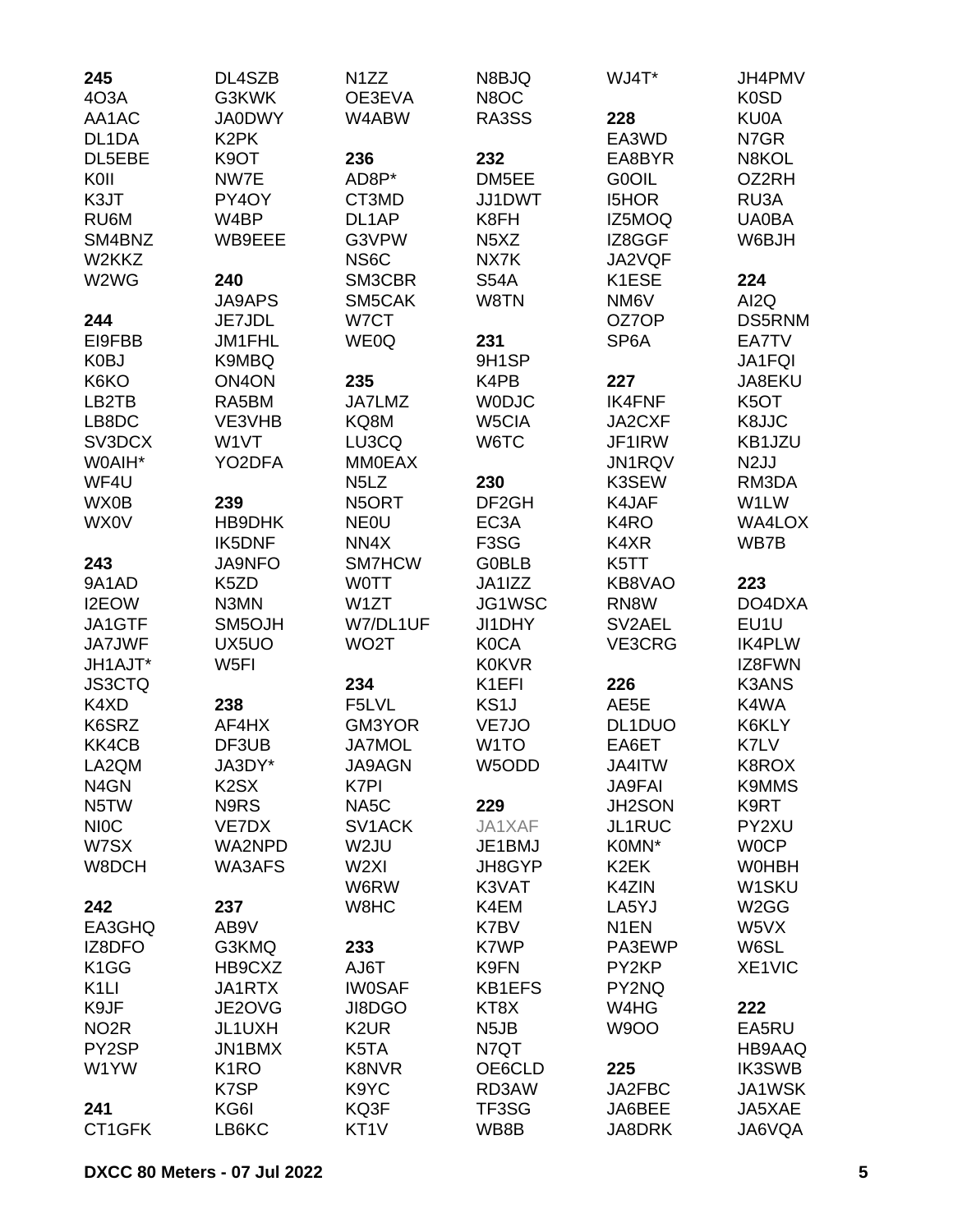| <b>JE7RJS</b>                 | HL2WA                         | JA1OND            | 210                           | ZS6KR                         | K7UT               |
|-------------------------------|-------------------------------|-------------------|-------------------------------|-------------------------------|--------------------|
| JH1OBS                        | <b>IOJBL</b>                  | <b>JR6LLN</b>     | BH4IGO                        |                               | KA8ZPE             |
| N6MZ                          | <b>IKOPEA</b>                 | K <sub>2</sub> KA | CU <sub>2</sub> AP            | 207                           | KJ6NZ              |
| N7IR                          | IZ3ENH                        | <b>N0KV</b>       | DJ5DT                         | AA8OY                         | KU4XO              |
| OE8SPW                        | JA1GRM                        | <b>RU0SN</b>      | <b>K7ORK</b>                  | DL1SMA                        | <b>RT0F</b>        |
| ON4CAS                        | JA1PTJ                        | <b>SM7IUN</b>     | KJ9C                          | <b>IV3TDM</b>                 |                    |
| OZ1LCG                        | JA2AHH                        | W2AY              | KT <sub>2</sub> E             | IZ2EWR                        | 204                |
|                               | JA3LDH                        | <b>YB0COU</b>     | N <sub>2</sub> N <sub>S</sub> | <b>JA0DET</b>                 | AI6Z               |
| 221                           | <b>JA5JUG</b>                 | YO3CD             | N9JV                          | JH1QAX                        | <b>OL8AL</b>       |
| AA5AU                         | JA7QFU                        |                   | <b>WA5POK</b>                 | K <sub>1</sub> KO             | JE2DZC             |
| EU1KY                         | JH3CUL                        | 213               | WB5XX                         | K4JPD                         | JE2EHP             |
| G4XRV                         | JR1BAS                        | DL1SDH            | WB8BPU                        | K4YYL                         | JH4FEB             |
| <b>I8JIT</b>                  | K6DT                          | EA7SG             |                               | KA7T                          | KV4FZ*             |
| <b>JA7BWT</b>                 | RL3FA                         | EW1BA             | 209                           | LA2PA                         | WB3JFS             |
| OE1AZS                        | W <sub>1</sub> RR             | <b>JA7KY</b>      | AC4TO                         | N <sub>1</sub> QY             |                    |
| PA3CSR                        | W6AUG                         | K5WAF             | <b>AE0P</b>                   | N2WLG                         | 203                |
| VE3CFK                        | W6RKC                         | LA9VFA            | DK7YY                         | NN4SS                         | DJ3GW              |
| <b>WOVX</b>                   | W8CZN                         | N1IBM             | DM1TT                         | NR4M                          | DL6UAA             |
| W3BW                          | ZL2IFB                        | N <sub>2</sub> BJ | <b>HB9TKS</b>                 | RU9UC                         | HA7UW              |
|                               |                               | N <sub>4</sub> TV | <b>JA0DIN</b>                 | SM5CBM                        | <b>IK4HPU</b>      |
| 220                           | 216                           | <b>N8II</b>       | JA2NDQ                        |                               | <b>JA0NZR</b>      |
|                               | AB <sub>5</sub> C             |                   |                               |                               | <b>JA3MHA</b>      |
| DJ9ON                         |                               | S55DX             | JT1CO                         | 206                           |                    |
| F6FXU                         | IV3DXW                        | SP7CVW            | K <sub>3</sub> OX             | AA5AT                         | JE6TSP             |
| HS1NGR                        | JH8RZJ                        |                   | K9TF                          | AB0CT                         | JH4HMG             |
| K <sub>1</sub> YR             | <b>JK3BLD</b>                 | 212               | <b>KI0KB</b>                  | GW3SFC                        | K <sub>2</sub> AX  |
| K <sub>5</sub> P <sub>S</sub> | K <sub>1</sub> ZE             | JA5FBZ            | N3KS                          | <b>HB9BAT</b>                 | K3GT               |
| N8PW                          | K8QM                          | JR3HZW            | N4RWG                         | HB9IQB                        | K3OSX              |
| <b>UN7TW</b>                  | N <sub>4</sub> ONI            | K7WJB             | N4XP                          | <b>HB9SLO</b>                 | KG9Z               |
| W8WEJ                         | UT3UZ                         | LA7WCA            | RU1AB                         | JR6FC                         | N4HB               |
|                               | W5VQ                          | N7UN              | UA3ECJ                        | <b>K0LUZ</b>                  | N6HY               |
| 219                           |                               | RD3BD             | VK3HJ                         | K7VV                          | SM5AOG             |
| F5PAC                         | 215                           | SV1GRE            | W3OOU                         | KA <sub>1</sub> J             | VE6LB              |
| <b>HBOCC</b>                  | 5B4AHJ                        | VE7SZ             | W4ZX                          | SP6M                          | <b>VE7UF</b>       |
| <b>JA2TBS</b>                 | DJ9RR                         | <b>WODD</b>       | W5SL                          | <b>WOLS</b>                   | W <sub>4</sub> VIC |
| K1USA                         | JA2HYD                        |                   | W7HPW                         | W1NA                          | W9ILY              |
| KE9I                          | K <sub>1</sub> GE             | 211               | WB8ZRV                        | W <sub>2</sub> QO             |                    |
| <b>KF7PG</b>                  | KF6HI                         | CT3DL             | ZL <sub>2</sub> AL            | W7AL                          | 202                |
| N6HC                          | KS3F                          | JH1HHC            |                               | W7NN                          | JA8BNP             |
| W7YAQ                         | KX2A                          | JH4CPC            | 208                           | W8MET                         | K <sub>2</sub> FW  |
| W8KEN                         | N <sub>1</sub> GC             | K6FW              | EA1RT                         | YO <sub>2</sub> RR            | K6NR               |
|                               | N <sub>2</sub> W <sub>B</sub> | K6RO              | EA8AXT                        |                               | K6YUI              |
| 218                           | N3RC                          | K7ZA              | HB9CEX                        | 205                           | K8KS               |
| <b>IZ0RVI</b>                 | NA5DX                         | KE9ET             | JA1NWD                        | JA5WIZ                        | <b>KB2FCV</b>      |
| <b>JH0BQX</b>                 | PA0ZH                         | N <sub>2</sub> LM | JH4ALY                        | JA6WJL                        | SM3PZG             |
| K1XM                          | SP8HKT                        | N4AA*             | <b>JH6JMN</b>                 | JA8EJO                        | W5BPT              |
| NE3F                          | W1AX*                         | N5MOA             | K7ZD                          | <b>JH7RXU</b>                 | W5DAW              |
| UR5FEO                        | XE <sub>2</sub> X             | <b>PA7TWO</b>     | KD3CQ                         | <b>JR2UBS</b>                 | WD9DZV             |
| W5FKX                         | YL2KF                         | SM3LGO            | <b>OH6NIO</b>                 | K <sub>1</sub> KI             | WW2DX              |
|                               |                               |                   |                               |                               |                    |
| W7ZJ                          |                               | <b>WOAWL</b>      | RQ3A                          | K2MYR                         |                    |
| W8RLS                         | 214                           | W <sub>1</sub> AO | <b>SM0BYD</b>                 | K4MS                          | 201                |
|                               | AA7G                          | W <sub>1</sub> WC | <b>UW7UA</b>                  | K4ZO                          | DL6JZ              |
| 217                           | CT3HF                         | W6SZN             | <b>W2OO</b>                   | K <sub>5</sub> Q <sub>X</sub> | I2MQP*             |
| A65BR                         | <b>IK2ANI</b>                 | WB8K              | WL7E                          | K5VIP                         | JA1LSP             |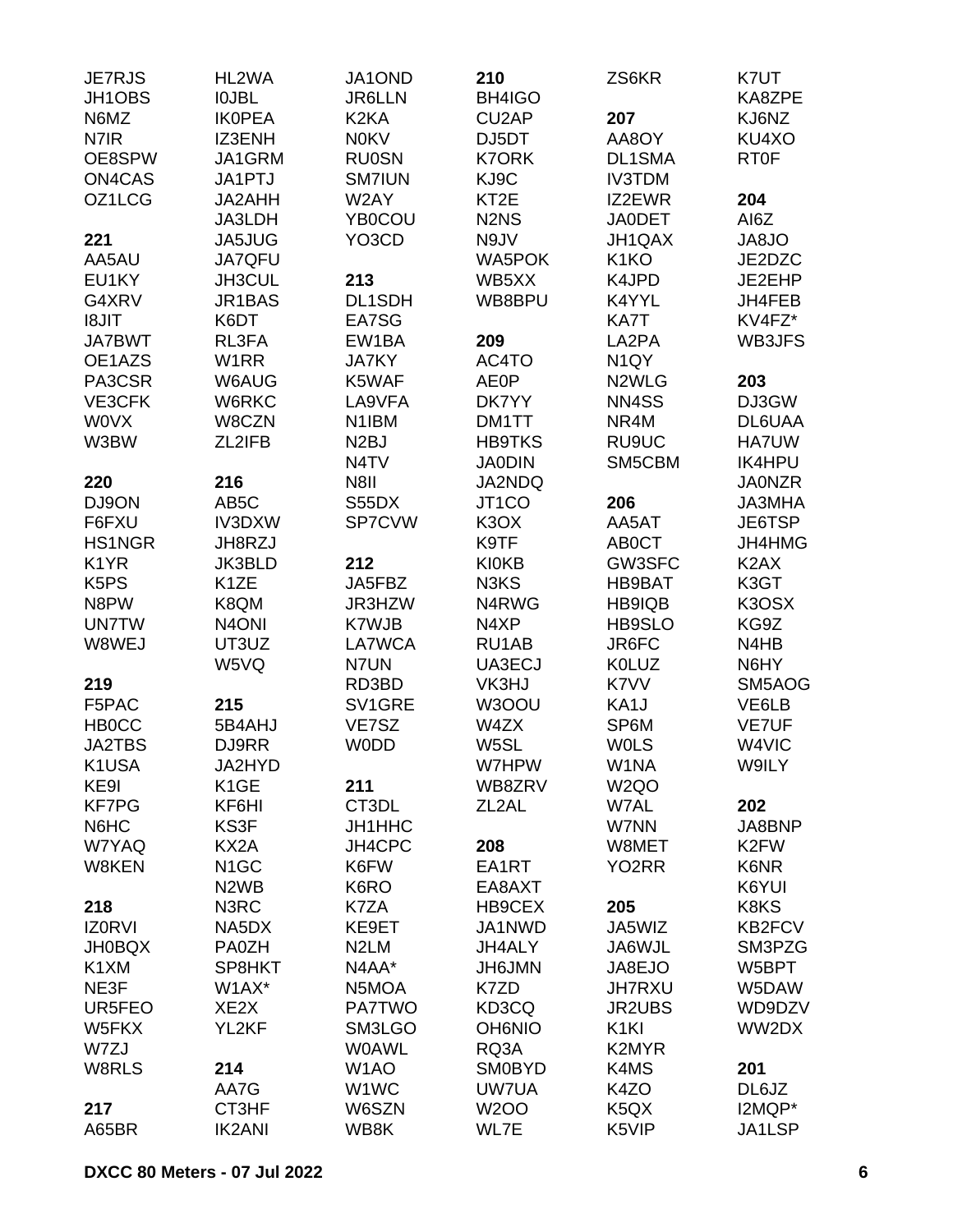| JE1CTA<br><b>JG0CQK</b> | W <sub>2</sub> PS<br>W5ZG | NA <sub>2</sub> P<br>SM5CLE        | YO3DDZ<br>ZS <sub>1</sub> A | YL3DQ             | 185<br>AD7L       |
|-------------------------|---------------------------|------------------------------------|-----------------------------|-------------------|-------------------|
| <b>JG4AKL</b>           | W9PZT                     | SM5ENX                             |                             | 188               | DK4TP             |
| K1JIU                   | WB8CQV                    | TI5RLI                             | 191                         | AD6W              | DL8PG             |
| K6TAR                   | WD4LBR                    | <b>WORX</b>                        | <b>HK4SAN</b>               | <b>JA1SKE</b>     | EA1KK             |
| K8YTO                   |                           | W4RDX                              | JA1PMN                      | <b>K0TV</b>       | EW1P              |
| K9ZM                    | 197                       |                                    | K0GY                        | K7WE              | JR4VMS            |
| OH <sub>2</sub> IS      | JA3CMD                    | 194                                | K <sub>1</sub> TO           | <b>KA4RRU</b>     | K <sub>1</sub> RV |
| TI <sub>5</sub> KD      | JE2LPC                    | <b>E70T</b>                        | K7FL                        | KM4H              | K3PP              |
|                         | JR2LJO                    |                                    | <b>KFOLA</b>                | <b>NORB</b>       |                   |
| YL2TW                   |                           | HK1MW                              |                             |                   | K8RYU             |
|                         | K <sub>1</sub> NJ         | JG3LGD                             | KX4TT                       | N <sub>5</sub> BO | NA2X              |
| 200                     | K4CMS                     | <b>JR7WFC</b>                      | NX <sub>1</sub> L           | PY2VA             | <b>VU2CPL</b>     |
| <b>DL6MRS</b>           | K6UT                      | KI5BLU                             | WA1S                        | SP1DSZ            | W1ITU             |
| JA2ATE                  | K7UR                      | <b>MOCSD</b>                       | WC1M                        | W6AEA             | W5QM              |
| JA4XH                   | KD6UO                     | N <sub>1</sub> PM                  | ZL4AS                       | W7AH              | W8HB              |
| <b>JA7JI</b>            | KZ0X                      | N <sub>3</sub> OC                  | ZS6WB                       | W7IV              |                   |
| <b>JR7FRW</b>           | LU8EKC                    | W5CWQ                              |                             | WA4CEM            | 184               |
| K7ZBV                   | N0AH                      | W6ENZ                              | 190                         | ZP5JCY            | AK1L              |
| K9ALP                   | N <sub>1</sub> RK         | YT2AA                              | EW3CW                       |                   | <b>DL1TRK</b>     |
| K9NR                    | N7HN                      |                                    | JA2KSP                      | 187               | EA4CQT            |
| <b>LA0FA</b>            | NE8P                      | 193                                | <b>JJ1SKG</b>               | CT1EAV            | IZ5RVG            |
| N4MHQ                   | <b>NG0T</b>               | F5PBM                              | JR1MLU                      | <b>DL1HRN</b>     | JA6CBG            |
| PE <sub>1</sub> L       | NN4R                      | <b>IKOLNN</b>                      | K4MZ                        | JK1EXO            | JA6TMU            |
| R3IS                    | PZ5RA                     | <b>JI1NJC</b>                      | K <sub>9</sub> OR           | K4WZ              | K3GGN             |
| SV9COL                  | R9MJ                      | JR4LNG                             | <b>KD0PO</b>                | K5FNQ             | K5KG              |
| W5GZ                    | W8KA                      | K6UM                               | KU4BP                       | LB5WB             | K8DV              |
| W8WRP                   |                           | K6ZZ                               | N <sub>1</sub> JP           | OM7CA             | K8NK              |
| WZ8P                    | 196                       | K8ZH                               | N9SF                        | SP6JIU            | LA6UL             |
| XE <sub>1</sub> H       | EI9JF                     | N <sub>2</sub> DPF                 | SP3EPG                      | UT7KF             | PY2MC             |
| XE1KK                   | G3SVD                     | N5UW                               | UA3FF                       | VE6SV             | SM5FWW            |
|                         | <b>IK0HFO</b>             | ND5S                               | W7SLB                       | VK3BDX            | SP5IWA            |
| 199                     | <b>IK5RUN</b>             | <b>PA0JSE</b>                      |                             | W3RJW             | W1UE              |
| EA1DLU                  | JA1VLK                    | SM4CTI                             | 189                         | W4LSC*            |                   |
| <b>I4MKN</b>            | <b>K0KG</b>               | SM7BHH                             | AA4NC                       |                   | 183               |
| IZ8IEV                  | K <sub>2</sub> BA         | SP <sub>5E</sub> S                 | JA1DM                       | 186               | 7K1PTT            |
| JE3ENP                  | K4CM                      | W5WP                               | <b>JH0RVY</b>               | G3NDC             | DJ5IO             |
| K <sub>2</sub> XF       | K8BL                      | WW3S                               | K2QMF                       | JH2AYB            | EA3GHZ            |
| <b>NORN</b>             | PY1OL                     |                                    | K8TVD                       | JH4CBM            | EA8RR             |
| ON5UE                   | W2GW                      | 192                                | K9GA                        | JK1GOK            | F3AT              |
| SM4BZH                  | W2YE                      | AE6Y                               | K9GWH                       | JR1BLX            | <b>IK5CBE</b>     |
| <b>UA0SC</b>            | W3JX                      | I2YWR                              | KA1ERL                      | JR7MAZ            | <b>IK5PWN</b>     |
| W <sub>2</sub> CG       | YB5QZ                     | <b>JA7LGE</b>                      | N7BT                        | K <sub>1</sub> BZ | JA1DOF            |
| <b>WA0I</b>             |                           |                                    | NI <sub>5</sub> F           | K2XB*             | JA8NFV            |
|                         |                           | <b>JE8TGI</b><br>K <sub>4</sub> OY |                             |                   |                   |
| WS5W                    | 195                       |                                    | PA5TT                       | K3XA              | JH4GJR            |
|                         | A92BE                     | K5VWW                              | PY5CC                       | N8SNM             | K <sub>1</sub> KA |
| 198                     | AA8LL                     | K6PJ                               | RA3QUA                      | NA9RB             | K8AJS             |
| AK1N                    | AC6T                      | N4EFS                              | SM2DMU                      | <b>NEODX</b>      | K8RRT             |
| <b>DS1JFY</b>           | HB9DOT                    | SV <sub>1</sub> V <sub>S</sub>     | <b>WOYK</b>                 | OZ8RO             | K8UT              |
| JA5BEN                  | <b>IV3VBM</b>             | W4GIW                              | W1SSN                       | SM3PHM            | KI4DLS            |
| <b>K0BBC</b>            | JE2RDO                    | W4RFZ                              | W2LE                        | W <sub>1</sub> EQ | N7TY              |
| <b>K0DEW</b>            | K4MF                      | W <sub>5</sub> ZO                  | W <sub>2</sub> OIB          | W4SK              | NA <sub>2U</sub>  |
| K5GH                    | N <sub>1</sub> NY         | W9JJB                              | W5KFT                       | <b>WA7TZY</b>     | NA4EA             |
| KJ6P                    | N4TL                      | WA4BIM                             | WT3Q                        | XE <sub>1</sub> J | <b>R0FA</b>       |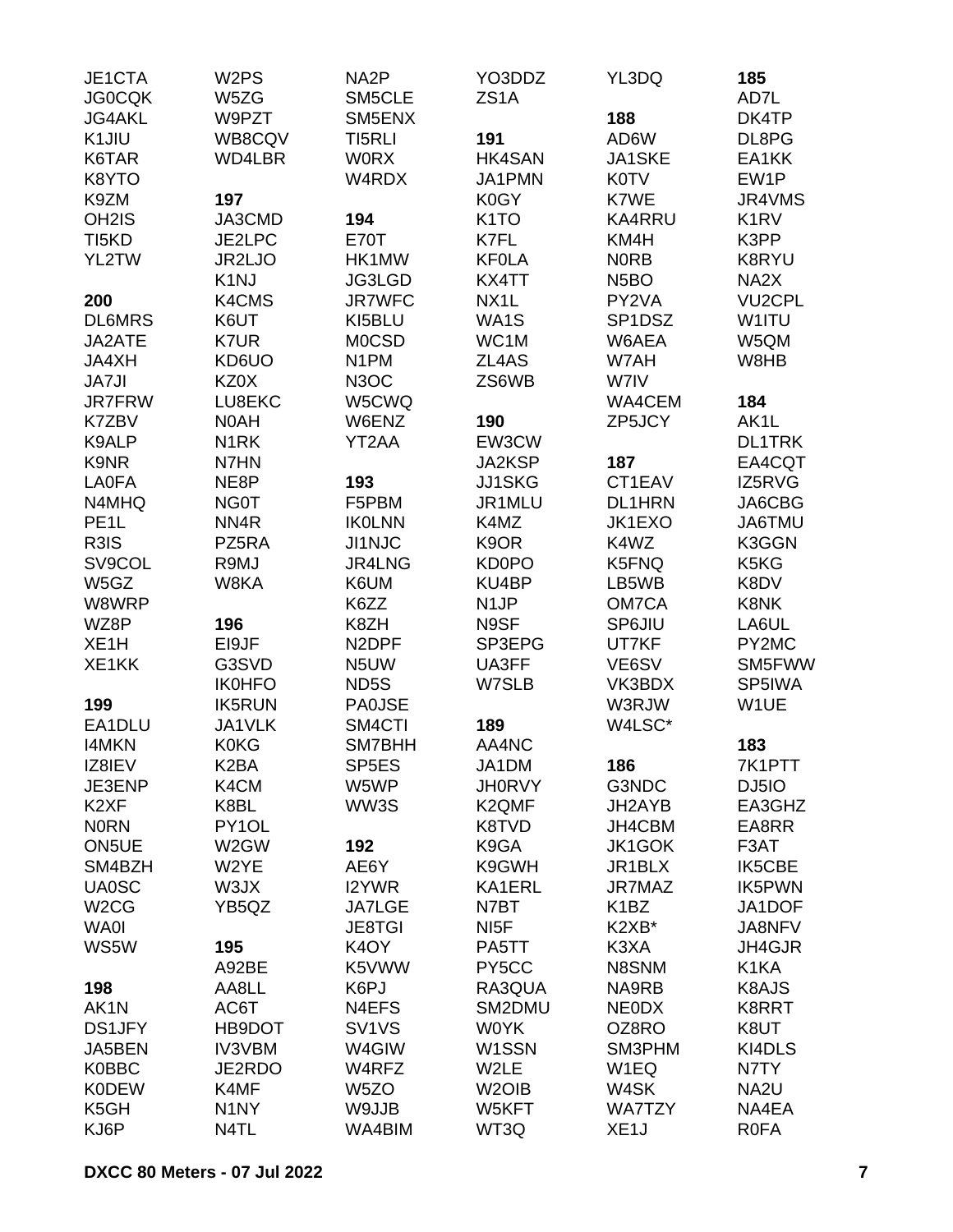| RX9JX                          | WK7E                          | 176               | JA5NPV            | K <sub>1</sub> UU | KQ1F                          |
|--------------------------------|-------------------------------|-------------------|-------------------|-------------------|-------------------------------|
| W6JTI                          | XE2CQ                         | CT1ESO            | JM2RUV            | KD1F              | LU <sub>2</sub> CC            |
| W6KK                           |                               | CU2CE             | KA6BIM            | KH <sub>2</sub> L | N0OK                          |
| W8IQ                           | 179                           | EI2JD             | KK4OK             | N <sub>5</sub> ZC | N4AL                          |
| WA4TII                         | 4Z4DX                         | K <sub>1</sub>    | N5WA              | N7KO              | N <sub>4</sub> O <sub>A</sub> |
|                                | CT3KN                         | OH3OJ             | NA5Q              | N9ISN             | NY3C                          |
| 182                            | DL2CHN                        | PY2WC             | NJ3K              | NO <sub>9E</sub>  | R <sub>5</sub> QA             |
| F6DBX                          | JH1RFM                        | VE7VV             | SM6CLU            | OZ1IKY            | RA3LAL                        |
| GU4YOX                         | JH6PFY                        | <b>VU2NKS</b>     | SM7GIB            | PA2TMS            | RL3AA                         |
| HB9DHG                         | KD8RQE                        | ZL4TT             | UA6AUA            | W <sub>2</sub> NO | VE6AX                         |
| <b>I5OYY</b>                   | LA6OP                         |                   | W3FI              | W4DAO             | W7JY                          |
| JA2FGL                         | N7TR                          | 175               | WA4DOU            | W4HZ              |                               |
| JH4ADK                         | NY2NY                         | IZ2AMW            | WF4G              | W9BEA             | 166                           |
| JQ6RUP                         | W <sub>2</sub> W <sub>C</sub> | JA1FJJ            |                   | WB2AA             | 9K2OD                         |
| K7UA                           | W5GAI                         | JA8LRG            | 172               | WB6JXJ            | <b>I2DMI</b>                  |
| KE1F                           | YO4DW                         | <b>JA9CWJ</b>     | <b>IK4AUY</b>     | WP3R              | IZ4DIW                        |
| N7WS                           | ZL1BYZ                        | JG8FWH            | JL3JTD            |                   | K4RG                          |
| N8NN                           |                               | JH1DGQ            | KY6R              | 169               | K6EME                         |
| NW6S                           | 178                           | K0GD              | N4JT              | G3WGN             | K8ME                          |
| OH8NW                          | AC9EM                         | K4BYN             | N <sub>5</sub> ET | <b>IK8YTA</b>     | KN6KI                         |
| <b>UA30</b>                    | DL6CNG                        | KM6HB             | W2FV              | <b>IW1QN</b>      | KR0P                          |
| VE3YF                          | HL3GOB                        | KW4MM             | W3BJ              | K3PU              | WB7QXU                        |
| W1PX                           | <b>IOMWI</b>                  | NA2AA             | W3MF              | K8OM              | WC4B                          |
| W3MR                           | <b>IK0AGU</b>                 | SM5CZK            | W4WJ              | KT <sub>1</sub> J | YO9FNP                        |
| W5DNT                          | <b>IV3TMV</b>                 | SM7NDX            | W6RS              | N6UK              |                               |
| W5VY                           | <b>JG3SKK</b>                 | SV1FKZ            | W8OP              | UN3GX             | 165                           |
|                                | KQ4EE                         | VK2DX             |                   | WB2WPM            | G3UAS                         |
| 181                            | <b>NOAMI</b>                  | W3TN              | 171               |                   | IT9GSF                        |
| AA4DO                          | OE2SCM                        | W7CD              | <b>DL7JRD</b>     | 168               | JE2HCJ                        |
| JA2XCR                         | RW4CY                         | <b>WA1FCN</b>     | DS4AOW            | DL2NOM            | K <sub>5</sub> CR             |
| JH1ROJ                         | W5QP*                         | WA1PMA            | <b>I8LWL</b>      | EA5OX             | K <sub>5</sub> F <sub>Z</sub> |
| KA8SYV                         | WA5IPS                        | WT4Q              | JA1IOA            | IT9BLB            | K9SG                          |
| SV <sub>1</sub> IW             |                               |                   | JA1QIW            | JA2FSM            | KQ4AV                         |
| <b>W0GG</b>                    | 177                           | 174               | JH1APK            | K1ACL             | LX1KC                         |
| W4MAY                          | AA6RR                         | EA8AKN            | JH1WJR            | K4VIG             | N <sub>2</sub> G <sub>Z</sub> |
| W8FIB                          | <b>DS5TOS</b>                 | HB9BXE            | JI4WAO            | K7HC              | OK2BUZ                        |
| <b>WA9PIE</b>                  | EA2AFV                        | IZ5BAM            | JK1UVP            | N0ABA             | SV1GYG                        |
|                                | <b>JA4DHN</b>                 | <b>JA7SFD</b>     | <b>JN1GTG</b>     | N8AGU             | <b>WA0SXV</b>                 |
| 180                            | JR5JAQ                        | JM1BPP            | <b>K0MD</b>       | SM4OLL            | WA4VA                         |
| <b>DL1KUR</b>                  | JR6GIM                        | K <sub>1</sub> RI | KE4UW             | W8JRK             | YO <sub>2</sub> CMI           |
| EC <sub>1</sub> A              | K <sub>1</sub> ZN             | K4EA              | KU <sub>2</sub> A | W9FI              |                               |
| <b>JA6GIJ</b>                  | K <sub>5</sub> UZ             | K9HQM             | N4LR              | WA4AFE            | 164                           |
| <b>JA7IC</b>                   | <b>KA2CYN</b>                 | LA8HGA            | N4UOZ             |                   | DJ1TO                         |
| <b>JK1BSM</b>                  | <b>KLOS</b>                   | N3ND              | N6RV              | 167               | EW1KP                         |
| <b>KOLU</b>                    | N <sub>2</sub> RJ             | OE3SGU            | N6ZN              | AA7XT             | HA5WG                         |
| K <sub>2</sub> C <sub>BI</sub> | NT <sub>2</sub> A             | SV3KH             | W4CCS             | AB2E              | <b>I8DVJ</b>                  |
| KK1W                           | RA9SC                         | SV9AHZ            | W4NJ              | <b>IOKRP</b>      | <b>IV3BKH</b>                 |
| N4PY                           | VE3OI                         | WA4JQS            |                   | JA1DOT            | IZ4DPV                        |
| OZ8SW                          | WB4YDL                        | WF <sub>2</sub> S | 170               | JA5BGA            | JE3CYW                        |
| SV <sub>1</sub> BYI            | WD9Q                          | ZL3JT             | EA2AA             | JA9CG             | JH2HFD                        |
| SV <sub>2</sub> DCD            | WQ7B                          |                   | JA3MF             | JH1APZ            | K2RET                         |
| W5WQN                          |                               | 173               | JA6SRB            | JL2JVX            | K3EA                          |
| W9YE                           |                               | HI3T              | <b>JR3UIC</b>     | K4WM              | K4JC                          |
|                                |                               |                   |                   |                   |                               |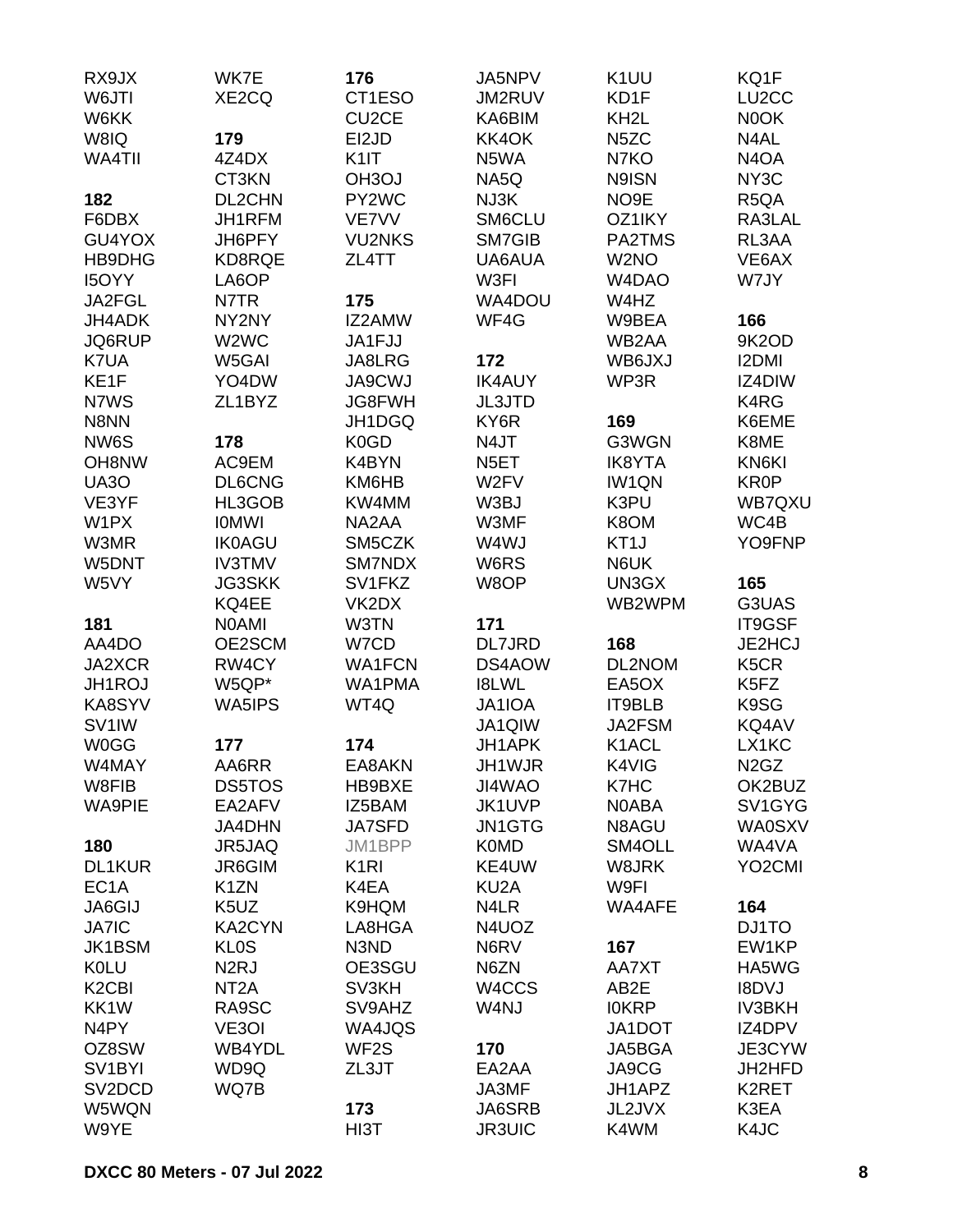| K9UQN                            | K4JKB                         | <b>PA0TCA</b>      | N <sub>3</sub> XM             | W4HOG             | SV8LMQ            |
|----------------------------------|-------------------------------|--------------------|-------------------------------|-------------------|-------------------|
| KA9OKH                           | K4MM                          | <b>WOKCJ</b>       | N4DWK                         | WK4Y*             | <b>VE1DUN</b>     |
| KK4OW                            | K <sub>5</sub> RJ             | W5GA               | OZ5NJ                         | WO9S              | W8MIL             |
| LU2DSL                           | K9RR                          | W6CUA              | UA4PK                         |                   | W9GE              |
| N4ZY*                            | KT <sub>2</sub> C             | WW4LL              | W4PV                          | 154               | W9SE              |
| N6GP                             | LU2AH                         | YO4AUL             | W5PJR                         | CT1BWU            | WE4S              |
| N6NU                             | <b>UA0FO</b>                  |                    | W7RN                          | DK3BK             |                   |
| ON6AA                            | W6WA                          | 159                | W7VY                          | <b>JH7LBE</b>     | 152               |
| RA3BL                            | W7HR                          | 9M6YBG             | W8BBQ                         | <b>K0THN</b>      | AB4UF             |
| RX4HW                            | W8GNM                         | EA3CJ              | ZP5ALI                        | K3WGR             | AF <sub>2</sub> C |
| SM6WET                           | W8PC                          | F5NBX              | ZS2EZ                         | K8RF              | CU3EQ             |
| SV <sub>2</sub> D <sub>G</sub> H | WA5LFD                        | F6ECI              |                               | KE4VU             | DL6LIM            |
| VE <sub>1</sub> OP               | WA8CDU                        | HB9DDM             | 156                           | <b>KG4CUY</b>     | EU1DX             |
| W1JA                             | WW1N                          | <b>JA1JAT</b>      | <b>DK0EE</b>                  | KK4HD             | G0VXE             |
| W2YR                             |                               | JA1MZL             | DL9DRA                        | KR6C              | G3LUW             |
| WB1S                             | 161                           | JA8FFM             | IW3GJF                        | N8AYY             | K4QD              |
| WY1G                             | <b>E74A</b>                   | JH1IAQ             | JA1QGC                        | <b>RA0BA</b>      | K4ZA              |
| ZS2DL                            | <b>IOOSI</b>                  | K <sub>2</sub> TA  | <b>JA5BZL</b>                 | RD9M              | K6XN              |
|                                  | <b>IU0LFQ</b>                 | K3MD               | OZ4VW                         | RT <sub>5</sub> A | N4IQ              |
| 163                              | JA1BPA                        | K <sub>5</sub> RA  | SP5ELW                        | SM5BEU            | N6PM              |
| DL3KZA                           | JA1SDV                        | LZ2JF              | W <sub>2</sub> FK             | SP6EIY            | SM2HWG            |
| FG5FR                            | <b>JHONOS</b>                 | N6MA               | W7CA                          | UT6UA             | VE7XT             |
| HA5BSW                           | K4HMB                         | NA5Z               | W7MEM                         | VR2MY             | <b>WOLYI</b>      |
| JE8CLT                           | K8CC                          | W1LY               | WB2AQC                        | W <sub>2</sub> UB | W1MR              |
| JF1LZQ                           | KC6X                          | WE1P               | WM0X                          | W3KHZ             | W3NS              |
| JF3PNQ                           | N <sub>1</sub> NK             |                    |                               | W4UEF             | W4NZC             |
| JH1IED                           | N3HBX                         | 158                | 155                           | W6DX              | W4TNX             |
| JI2EMF                           | N6TR                          | AA4FU              | 5T5PA                         | W6NK              | W9JA              |
| <b>K0TPP</b>                     | N8NA                          | BA7IO              | <b>9A1A</b>                   | W7IUO             |                   |
| KR <sub>2Q</sub>                 | N9OY                          | DL4NBE             | CT1DKS                        | W8IW              | 151               |
| KZ1W                             | SM5ARL                        | JA1SHE             | <b>DH0GSU</b>                 | W8MHW             | 4X6ZK             |
| N8PCN                            | W3ABT                         | JA2ITK             | DL5KUA                        | WS1L              | DK3UA             |
| NC4RB                            | W4KA                          | JA8XQI             | <b>DS3HWS</b>                 |                   | EA7OH             |
| NY4G                             | W5VU                          | LA2GH              | EA1JO                         | 153               | EI3IO             |
| VK6LC                            | W6YOO                         | ON6YH              | JA2VMU                        | 7K3QPL            | HP2AT             |
| W5JAY                            | W8CD                          | RU3UR              | JF7RJM                        | AA9GR             | <b>IK1MDF</b>     |
| W5PF                             | W8HMK                         | <b>SMODSF</b>      | JH1VHU                        | DL5XL             | JA6COW            |
| WA2UKA                           |                               | W <sub>1</sub> GQ  | K <sub>2</sub> D <sub>C</sub> | EB3CW             | JJ1BMB            |
| WA8JBG                           | 160                           | W <sub>2</sub> OR  | <b>K3FRK</b>                  | EI2GLB            | K4KGG             |
| YO3AIS                           | <b>DL7UPN</b>                 | W <sub>2</sub> RA  | LA2RZ                         | <b>JA0NPQ</b>     | K4ST              |
|                                  | F9XL                          | W7WZ               | N <sub>1</sub> M <sub>D</sub> | JA1OVD            | KJ7M              |
| 162                              | JA5PUL                        |                    | N3IQ                          | JA1QOQ            | KM <sub>1</sub> C |
| DF7EE                            | <b>JA7XBG</b>                 | 157                | N4IG                          | JA2BUR            | N4HID             |
| DL1QQ                            | JE1PHH                        | G4AFJ              | N4QM                          | JA7GYP            | N9XX              |
| E73D                             | JE2UFF                        | <b>IK0EFR</b>      | N8WRL                         | JH3HTD            | NF <sub>1</sub> G |
| G3WW                             | K <sub>1</sub> EO             | JA2EJI             | <b>NK0S</b>                   | JR1DUP            | NF4A              |
| <b>IT9DAA</b>                    | K <sub>1</sub> J <sub>D</sub> | JE8LWZ             | NX8Y                          | K <sub>1</sub> YT | S57AT             |
| JA2NQG                           | KW4V                          | JR4VEV             | PA7RA                         | K4EU              | SP5JXK            |
|                                  |                               |                    |                               |                   |                   |
| JA3RQ                            | N3NR                          | K <sub>2</sub> CDJ | RN3QO                         | KH6AT             | UA1CEI            |
| JA7BEW                           | N3RR                          | K7JH               | SV1FJP                        | LA5SJA            | VA3XQ             |
| JH1RGG                           | N6RK                          | K7LFY              | VK4CAG                        | N <sub>2</sub> FF | VK2GR             |
| <b>JK1AJX</b>                    | ND6G                          | KI4WCQ             | <b>WONFL</b>                  | OZ7DN             | W1AW              |
| K <sub>2</sub> AT                | <b>ON4ANN</b>                 | <b>NOVVV</b>       | W2HUG                         | SM6AOU            | W4WW              |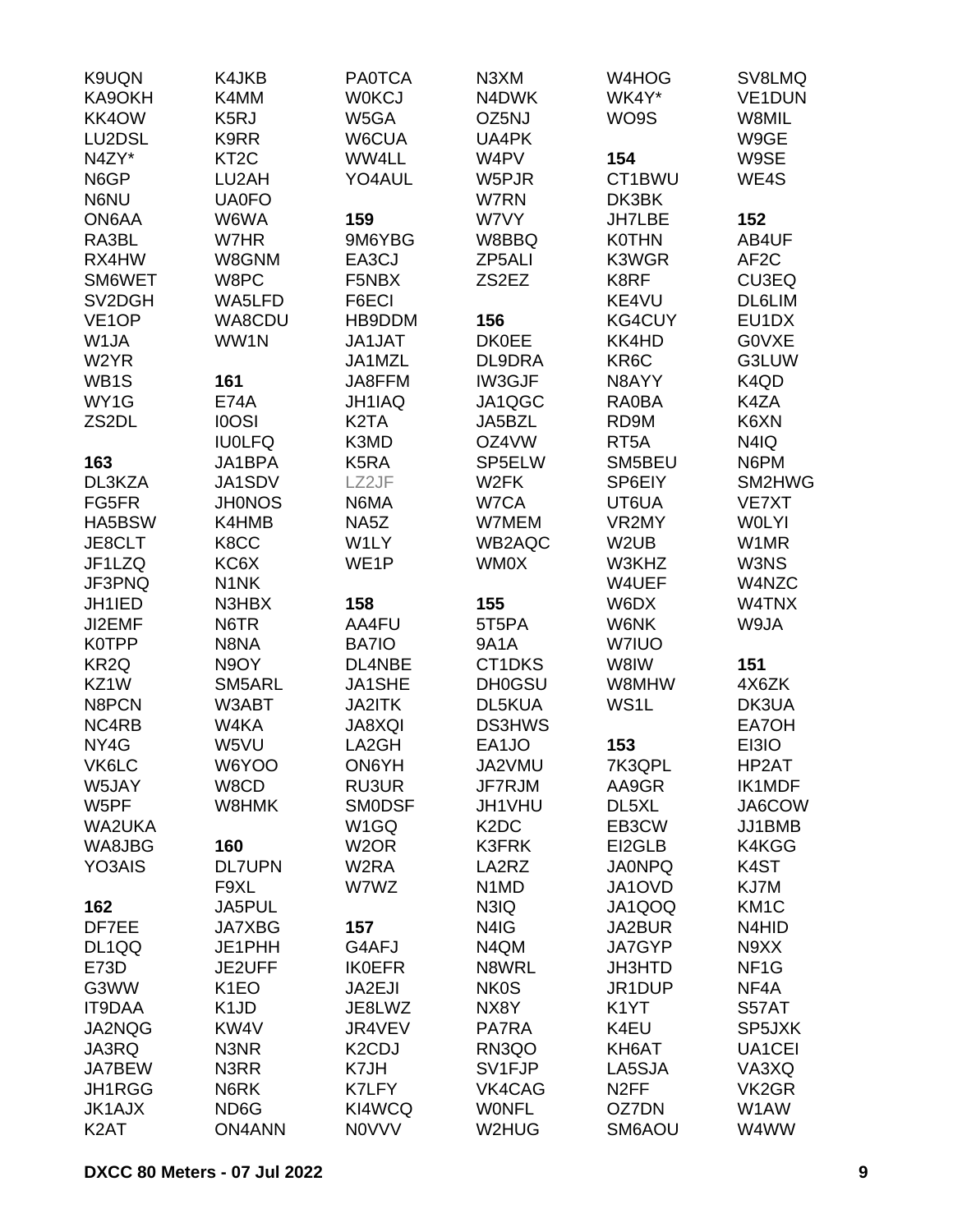| W7FI              | ON5TW                         | WF5E              | W <sub>2FB</sub>  | W3DM                          | 140                |
|-------------------|-------------------------------|-------------------|-------------------|-------------------------------|--------------------|
| W8VVG             | W <sub>2</sub> KA             | WS1F              | W9MJ              | W9HZ                          | AA4US              |
| <b>WA0ROI</b>     | W4UCK                         |                   | W9ZCL             | <b>WA5NFC</b>                 | <b>ABORX</b>       |
| YO6HOY            | W5JMW                         | 146               | XE1MEX            | WB2GOK                        | AG5W               |
|                   | W5ZPA                         | <b>DD0VU</b>      |                   |                               | EA3CZM             |
| 150               | W6RFF                         | DK3QM             | 144               | 142                           | HB9DQV             |
|                   |                               |                   |                   |                               |                    |
| AA4DD             | W6ZO                          | JA1WTI            | AA3LX             | <b>AA0MZ</b>                  | HL4CJG             |
| AA4FL             | W8LMG                         | <b>JA3NHL</b>     | AA6PI             | AB4SF                         | <b>IK1UGX</b>      |
| AL7R              | WA2MZX                        | JA6NQT            | AB5A              | CT1FUH                        | <b>IV3VCS</b>      |
| DL2JIM            | XE1RBV                        | JH3FUK            | EA7DUD            | DJ3AS                         | JA3EY              |
| DL2VPO            | ZL3RJ                         | JT1BV             | <b>JA0GCI</b>     | G4FTC                         | <b>JA7KQC</b>      |
| DL7AA             |                               | K <sub>1</sub> PL | JA1UXC            | <b>IK2WPO</b>                 | K0OK               |
| EA1AF             | 148                           | K4MX              | <b>JH1ACA</b>     | JF1RYU                        | K <sub>1</sub> CA  |
| <b>GM0AXY</b>     | IZ4AIB                        | <b>K6LRN</b>      | JH1EIG            | <b>JH7LVK</b>                 | KP4P               |
| HL2KV             | JA1CZI                        | <b>KK0M</b>       | JH2RMU            | <b>JN7DOS</b>                 | LU8ADX             |
| JA9AA             | JE1VTZ                        | KK6T              | <b>KA0CDN</b>     | JR1IZM                        | N3TR               |
| JI1WLL            | JN3RBE                        | LX1CW             | KE5PO             | K <sub>2</sub> C <sub>S</sub> | N4XYZ              |
| K <sub>2</sub> OP | K <sub>1</sub> AJ             | N5CQ              | N <sub>1</sub> KC | K4AV                          | N6QI               |
| K4NC              | K <sub>2</sub> RU             | N7JB              | N3MK              | K8ZZU                         | NN7X               |
| K4WFM             | K4WJ                          | SP3F              | N4SC              | KD <sub>5</sub> R             | OZ1HPS             |
| K4XU              | K7CMZ                         | VE3UTT            | N7OJ              | KI1U                          | <b>SMOXBI</b>      |
| K8MN              | KS4S                          | <b>WOMS</b>       | NZ3O              | KK9H                          | W4DEE              |
|                   |                               |                   |                   |                               |                    |
| KB4MRX            | N4NW                          | W2JLK             | R7LA              | N <sub>1</sub> BZ             | WQ8T               |
| LB7ZG             | N4TOL                         | W4GE              | SP6AXW            | NA9A                          | YL2AP              |
| N6WT              | N6IG                          | W6OUL             | W <sub>2ZI</sub>  | NG <sub>0</sub> G             |                    |
| <b>ND0F</b>       | W <sub>1</sub> OP             | W7TSQ             | W4NBS             | NU4Y                          | 139                |
| NU4I              | W1YRC                         | WB3LHD            | W6BCQ             | W <sub>2</sub> TB             | CT3DZ              |
| NZ2L              | W8WFN                         | ZS6UT             | W8SAX             | W2TX                          | E21EIC             |
| OE3KLU            | WA8MCD                        |                   | WA1YTW            | W9IL                          | JE1DXC             |
| PY2DS             | WB2HJV                        | 145               | WC4H              | W9ZJ                          | <b>JF0JYR</b>      |
| SM2GCQ            | WS1E                          | <b>AA0KA</b>      | WW1WW             |                               | <b>JH7BKN</b>      |
| VE3EK             |                               | DL2RD             |                   | 141                           | K0EOO              |
| W1JGS             | 147                           | DL9GTB            | 143               | AB5GU                         | K3NF               |
| W9GXR             | AD6ZJ                         | EI6IZ             | AI8P              | AH <sub>0</sub> U             | K3SW               |
| WA4MME            | AJ4A                          | EI9E              | <b>IK2RZP</b>     | DF2UH                         | K5DHY              |
| WB4JTT            | DK6OR                         | F4FLF             | JA6IVR            | HC <sub>1</sub> BI            | K6LPO              |
| WO3Z              | DL6KY                         | <b>IK2DZN</b>     | <b>JA7FWR</b>     | HL2DBP                        | KE4S               |
| WV2I              | EA5BZS                        | <b>IU8FRE</b>     | JA9APM            | <b>IK2SGB</b>                 | KE8UM              |
|                   | G4XEE                         | <b>IWOHOU</b>     | <b>JH1SJN</b>     | <b>JA8UIV</b>                 | KH6DX              |
|                   |                               |                   |                   |                               |                    |
| 149               | JH8BOE                        | IZ4MJP            | K2HAT             | <b>JH6WMJ</b>                 | KL7J               |
| AA8R              | K <sub>2</sub> CYE            | K4WES             | K4EB              | K <sub>1</sub> XV             | KO8SCA             |
| <b>JA0LXP</b>     | K3PT                          | <b>K4ZNC</b>      | K4WNW             | K4YJ                          | KS3L               |
| JA1ADN            | K <sub>5</sub> C <sub>D</sub> | K5EWJ             | KB7V              | N6PAT                         | LA9FFA             |
| JA1SGU            | KD7H                          | K8SIA             | KW9U              | OH <sub>4UI</sub>             | <b>NOSTL</b>       |
| JA4ZA             | LA5XGA                        | N4UFP             | N2SQW             | RW4NJ                         | N <sub>1</sub> IA  |
| JF2WGN            | N7MQ                          | N7MB              | NW8F              | <b>SP7ICE</b>                 | N8NB               |
| JR1WCT            | N7TP                          | NA6MG             | RA3CO             | <b>WOMU</b>                   | N9KW               |
| <b>K0KP</b>       | VA3IC                         | OE2GEN            | RX3BP             | <b>WORXL</b>                  | NN6K               |
| K8AV              | VE1VOX                        | <b>SM7CQY</b>     | UA9AM             | <b>WOVHF</b>                  | OH <sub>1JP</sub>  |
| KD4OS             | W1WEF                         | UA5D              | US2WU             | <b>WA4NUF</b>                 | PP <sub>1</sub> CZ |
| KM <sub>2</sub> E | W2/CT1GIF                     | VE3UZ             | W1ENE             | WE9A                          | <b>WOTM</b>        |
| N <sub>2</sub> ZZ | W6BK                          | <b>WOSR</b>       | W2NRA             |                               | W9CSX              |
| NX2X              | W7EYE                         | W1ER              | W2YK              |                               | YB1UUN             |
|                   |                               |                   |                   |                               |                    |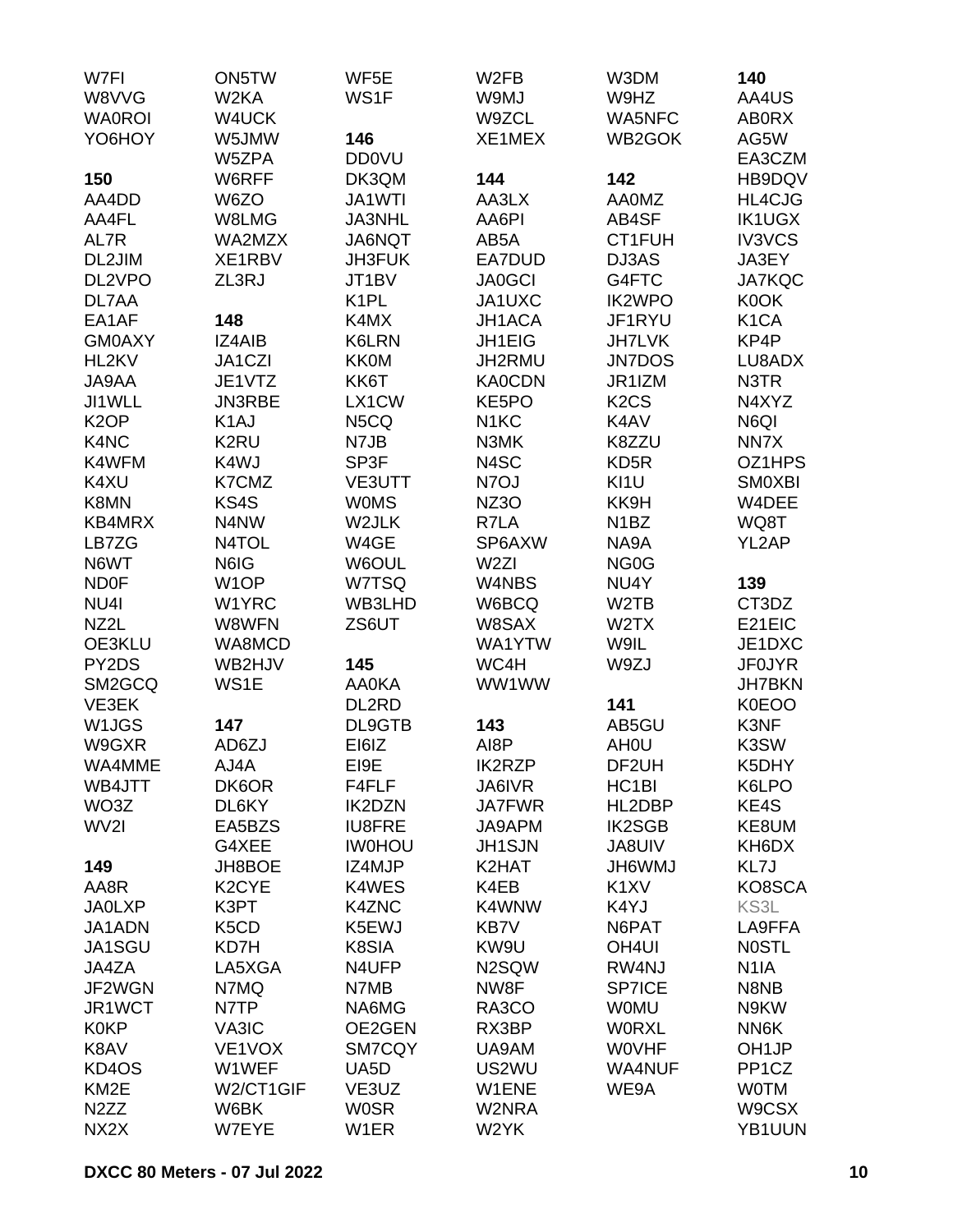| 138                            | W6TK                               | JR1CAD                                 | XE1FAS             | N8XI             | WD8MGQ             |
|--------------------------------|------------------------------------|----------------------------------------|--------------------|------------------|--------------------|
| AA5B                           | W7KSK                              | <b>K0SRL</b>                           | ZS <sub>1</sub> J  | NA4CW            | WT9U               |
| <b>ER0FEO</b>                  | W7QDM                              | K <sub>1</sub> DJ<br>K <sub>1</sub> SM |                    | NJ9C             | WW1V               |
| EW1LM                          | W7QHE                              |                                        | 133                | NY9H             |                    |
| FG8OJ<br>HB9AZO                | WA2USA<br><b>WB2KSK</b>            | K <sub>5</sub> LC                      | AC5AA<br>DL1MEV    | OE1ALW<br>R7LP   | 130<br>AA9AA       |
| IK2HDF                         |                                    | K7ACZ<br>K7LY                          |                    |                  | DJ4SO              |
|                                | WB8BZK                             | K7WK                                   | DL5JS              | S53MJ            |                    |
| <b>IW0BYL</b><br><b>JK1TCV</b> | WO <sub>5</sub> I<br><b>YV5OIE</b> | KN4JX                                  | HP3TA<br>IK6COX    | UA3SAQ<br>UA9AGX | DL9GCG<br>DL9JI    |
| K <sub>2</sub> WK              |                                    | KO4PY                                  | <b>JA0AXV</b>      | VA7XX            | EC <sub>5</sub> A  |
| K4KAL                          | 136                                | N3KN                                   | <b>JA0KJE</b>      | <b>WOUVC</b>     | HK3MCM             |
| <b>KE7LU</b>                   | 9H1AE                              | N <sub>4</sub> CT                      | JA2BL              | W0ZT             | <b>IZ0BTV</b>      |
| KF4VTT                         | AG1I                               | N6PSE                                  | JA3UCO             | W3BNN            | J68HZ              |
| N <sub>2</sub> K <sub>X</sub>  | CU3EJ                              | OE3EPW                                 | JA6BF              | W5RYA            | JA6GPR             |
| N <sub>4</sub> MI              | DL5SBA                             | OZ7FOC                                 | JH4RLY             | W5WLA            | JA8BAR             |
| N7WO                           | EI4BZ                              | PT7CB                                  | <b>JM3GXU</b>      | W9RB             | JH3GCN             |
| N8GP                           | <b>HB9MFM</b>                      | SP7ASZ                                 | K <sub>2</sub> KIB | WB0O             | JL6USD             |
| ND <sub>9</sub> G              | HK3PJ                              | VE1JBC                                 | K4IE               |                  | K4VX               |
| OZ0J                           | JA3BXF                             | W1DYJ                                  | K5ALQ              | 131              | K5ZQ               |
| PY2IQ                          | <b>JA7NX</b>                       | W5BN                                   | K8KY               | AA4EA            | K6ME               |
| <b>W0QD</b>                    | JF2OZH                             | WA3IIA                                 | KB9DAK             | AE5B             | KC2STA             |
| W1DXH                          | K2AJY                              | WA3PBL                                 | KM8AM              | DJ2RB            | KC4AA              |
| W1ZZ                           | K <sub>3</sub> SX                  | <b>WB0N</b>                            | N4AOE              | DL4ZAB           | <b>KF7NN</b>       |
| W4DN                           | K4AMC                              | WB2NPY                                 | N8KU               | F <sub>2NH</sub> | KP4DKE             |
| W5RF                           | K4YP                               |                                        | NT <sub>50</sub>   | G8AJM            | <b>MOIKW</b>       |
| W6GJB                          | K5YU                               | 134                                    | TA1CM              | <b>HB9EFK</b>    | N <sub>1</sub> NU  |
| W8TM                           | K8CS                               | CT1BWW                                 | W2HUV              | IZ3ETU           | N4LUF              |
| WB2RAJ                         | K8JE                               | DF3OL                                  | W3DQS              | JA9GPG           | N4XMX              |
| WI2E                           | KM1A                               | DK2BI                                  | W6MVW              | JH8JBX           | N8IL               |
| WN9Q                           | LA6MP                              | <b>HBOWR</b>                           | W8UQ               | <b>JI6IHG</b>    | ND4V               |
| XE <sub>1ILI</sub>             | N7NH                               | <b>HB9CQK</b>                          |                    | JM1VRW           | PY2FN              |
| YO3VU                          | N9JR                               | HI8RD                                  | 132                | K1UM             | SK0QO              |
|                                | NE <sub>4</sub> A                  | HL3AMO                                 | 9AY2K              | K7LAZ            | SM5BNK             |
| 137                            | NU <sub>10</sub>                   | <b>JA8ALB</b>                          | AA3TH              | K8EB             | SO <sub>5</sub> AS |
| EA3EQT                         | V51B                               | JE1WZB                                 | AD3C               | K8JP             | <b>VE3FRR</b>      |
| EA5KA                          | VE3YXO                             | JG3HBO                                 | CT7ANG             | K9JU             | <b>WOJM</b>        |
| HB9ACC                         | W3AKD                              | K <sub>5</sub> HK                      | <b>DJ0AH</b>       | <b>KK7YC</b>     | W1FA               |
| IK3DVY                         | W5JE                               | K7KB                                   | DL3IAC             | KM4A             | W3JXP              |
| <b>JA0LFV</b>                  | W6DCK                              | K8QKY                                  | <b>I1CMA</b>       | KS4YT            | W4NK               |
| JA1KPH                         | <b>WA0RVK</b>                      | KC5LK                                  | <b>IV3TMM</b>      | KV4T             | W4SW               |
| <b>JH2XQY</b>                  | <b>WB0TVY</b>                      | N6KZ                                   | <b>IZ7AUH</b>      | KX6C             | W6AER              |
| K <sub>1</sub> VI              | WD8LTM                             | N9RD                                   | <b>JA1FUI</b>      | <b>NOTK</b>      | W7FP               |
| K2MK                           |                                    | NC4RY                                  | JI1MNT             | N3HYB            | W7LGG              |
| K3FM                           | 135                                | SM5CSS                                 | <b>JN3TRK</b>      | ND7K             | WF1H               |
| KF6A                           | AE4CW                              | TF4M                                   | K <sub>2</sub> HT  | OH2LU            | WK9U               |
| LU2BA                          | CT3FN                              | <b>W0QQ</b>                            | K4DSE              | <b>RU3UN</b>     | WO <sub>5</sub> D  |
| NA1DX                          | DM2RM                              | W <sub>1</sub> OG                      | KG8CW              | <b>VE7TK</b>     |                    |
| NC6A                           | F6KOP                              | W1ZS                                   | KJ6Y               | W4SD             | 129                |
| OE5JDL                         | G4FJK                              | W2DXE                                  | KW4CQ              | W8FAX            | AC4VM              |
| UT4UZ                          | HK6K                               | W4UFO                                  | N <sub>2</sub> BT  | W9UM             | AF4OX              |
| W3IZ                           | JA3VPA                             | W6EJJ                                  | N2XQM              | WA6EZV           | CT3CD              |
| W4MA                           | JA4HAW                             | WA1NXC                                 | N3ME*              | WA6TQT           | DF7GG              |
| W6DR                           | JE2VLG                             | WE2N                                   | N <sub>4</sub> DJ  | <b>WB0PWA</b>    | DL3LAB             |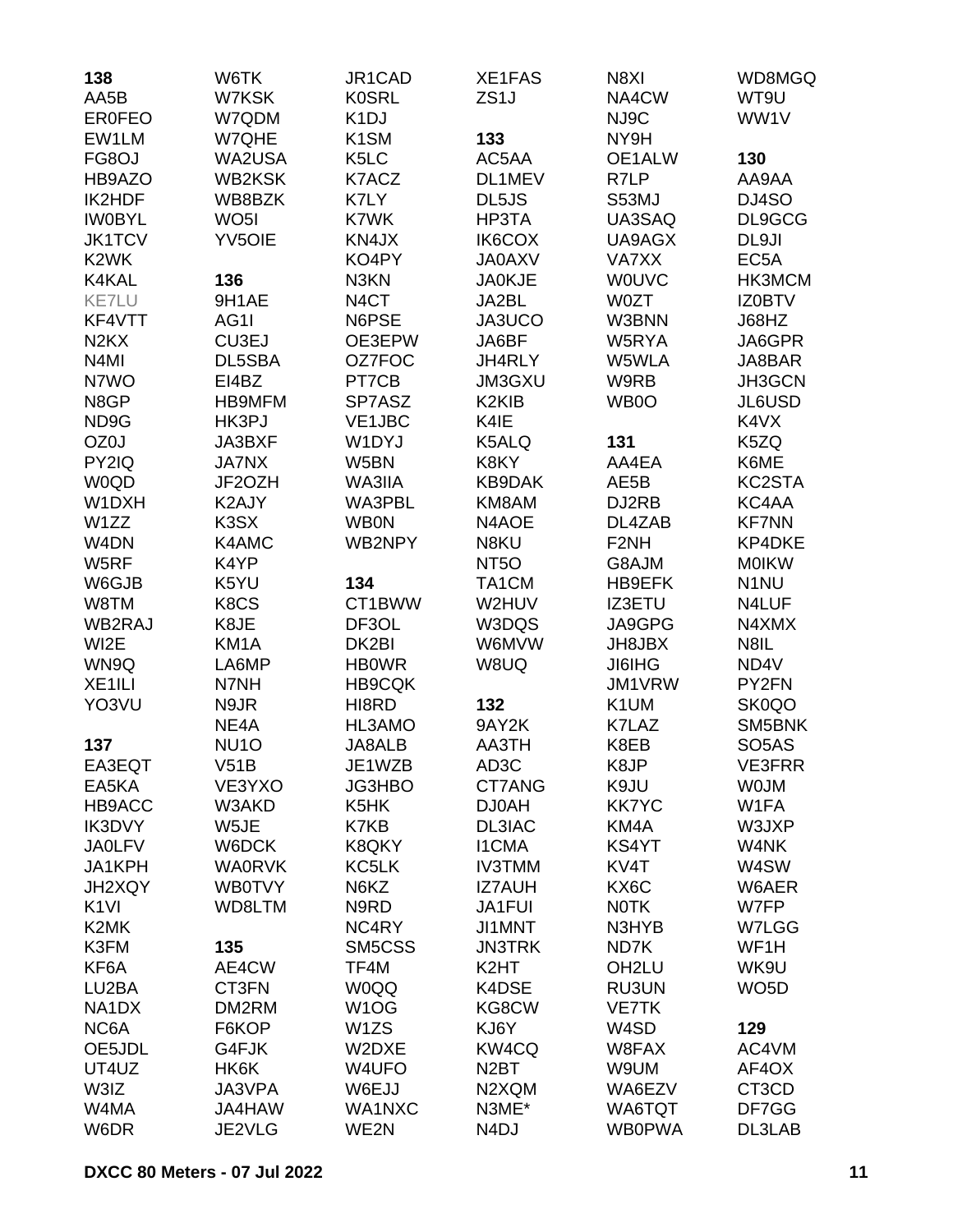| <b>GMOCWR</b>                 | JO4CFV             | EW4A                          | K8GWU             | AB6CF               | KD <sub>0</sub> S |
|-------------------------------|--------------------|-------------------------------|-------------------|---------------------|-------------------|
| HL4CCM                        | K4LQ               | JH4GNE                        | KC8IVC            | AC4BT               | KN9N              |
| <b>IOLYO</b>                  | <b>KA10</b>        | K <sub>2</sub> Q <sub>B</sub> | N4ENE             | EA2AAZ              | KO <sub>1</sub> H |
| JA1EMQ                        | KD <sub>2</sub> GC | K5TU                          | NB3R              | G3VAO               | KT8D              |
| JA7EU                         | KE3X               | K8FZ                          | PT2CSM            | <b>IKOWRB</b>       | LA6EIA            |
| <b>JF7NNI</b>                 | KE4BKL             | <b>KI3O</b>                   | <b>RA0R</b>       | <b>IK1RLI</b>       | N <sub>1</sub> SZ |
| JH1UBK                        | KL <sub>1V</sub>   | KI5GD                         | <b>RT20</b>       | <b>IK4BHO</b>       | NT9F              |
| <b>JH3FHQ</b>                 | N1BCL*             | <b>KS0M</b>                   | SV1EOG            | <b>IK4HLO</b>       | <b>SMOMPV</b>     |
| <b>JR0EQQ</b>                 | N <sub>2</sub> AJ  | <b>MOVCB</b>                  | <b>T95A</b>       | JA1TGO              | SM2EJE            |
| JR1JGA                        | N7BD               | N4HN                          | W6FL              | JA2CXK              | UA6LCN            |
| <b>JR7ILA</b>                 | N9LEO              | N4LV                          | <b>WB2GAI</b>     | JA2JRG              | <b>VE7ON</b>      |
| K3VPZ                         | SM6DIN             | N <sub>4</sub> T <sub>D</sub> | WB5NHL            | <b>JA2KSI</b>       | VE7VF             |
| K3WWT                         |                    | N4UW                          |                   |                     | <b>W0AD</b>       |
|                               | UN3G               |                               | WQ5R              | JA8EOT              |                   |
| K4ODL                         | VY2MC              | N <sub>5</sub> JC             |                   | <b>JHONBN</b>       | <b>WOJMP</b>      |
| K6QU                          | W1PNR              | N6PEQ                         | 124               | JH1DGJ              | W <sub>1</sub> GF |
| K7VC                          | W3EF               | N8VV                          | BG8PA             | <b>K0KM</b>         | W4AO              |
| K9FZ*                         | W9HBH              | N9DR                          | F8EZE             | KD3HN               | W <sub>4</sub> RS |
| KD <sub>2</sub> T             | WX2CX              | NA4MM                         | G3XLF             | N6NT                | W <sub>5KI</sub>  |
| KE1VT                         |                    | <b>OH7TV</b>                  | HL2CFY            | NC <sub>1</sub> M   | W5UE              |
| KF4NEF                        | 127                | OZ9GA                         | <b>IK0OPS</b>     | NG7M                | W7BJN             |
| LU2JCW                        | AA6RE              | W1BYH                         | <b>IK4TVP</b>     | NU <sub>1</sub> B   | WB1EAZ            |
| <b>MW0CBC</b>                 | AI2S               | W1MRH                         | <b>JA0PE</b>      | NZ9Z                | WD8KND            |
| N <sub>2</sub> N <sub>W</sub> | DK5RL              | W4PG                          | JA1TD             | OH2BEN              | WR2G              |
| N3AIU                         | G4FKA              | WA9DU                         | JA2AH             | PT7DX               | WV <sub>1</sub> R |
| NH6T/W4                       | HA3OU              | WB3D                          | JE6UWU            | PY2RN               | ZS6IR             |
| PY3SB                         | HA5PT              | WB5STU                        | JF2QNM            | SV1CQN              |                   |
| <b>UA0APV</b>                 | JA1DIO             | <b>WD0DAN</b>                 | JM1LPN            | VK <sub>2</sub> CA  | 121               |
| UY1HY                         | JA1FHK             | WV1X                          | K <sub>2</sub> SN | W2PSU               | 7M4AOE            |
| VO <sub>1</sub> AU            | <b>JH3PRR</b>      | YB2DX                         | K3LA              | W4GKR               | AB2DP             |
| W4LIA                         | JN1MKU             |                               | K6SLO             | W6PH                | AD4AA             |
| W5THT                         | K0AZ               | 125                           | K8YYY             | WA8Y                | CU3AN             |
| W8JA                          | <b>KOLB</b>        | AA3AZ                         | KB9S              | WC4V                | EI8GS             |
| W9RC                          | K3OK               | AG7N                          | KM <sub>1R</sub>  | WQ1H                | F6FYD             |
| WA1ZIC                        | K7PO               | AK5Q                          | KP4MS             |                     | GM3WIL            |
| WA5NOM                        | K8KI               | AL7TC                         | <b>MU0FAL</b>     | 122                 | <b>IK4TVQ</b>     |
| WB4CW                         | KF <sub>2</sub> TI | DL9BM                         | <b>NOTR</b>       | 9A3LYL              | <b>JA2ACI</b>     |
| WD5BJT                        | KF8N*              | EA1P                          | N <sub>1</sub> YX | AA7FL               | JA2OLJ            |
| WY6N                          | KW <sub>2</sub> J  | EA5RD                         | N3KR              | AA9RR               | JA3EOP            |
|                               | KX9X               | <b>GOHIO</b>                  | N4KM              | BV1EK               | JA8EIA            |
| 128                           | N9JCS              | HB9JG                         | N6VI              | DF3EC               | JA9GLW            |
| 7M4CLF                        | W <sub>4</sub> GP  | HB9JOE                        | N6XT              | EC <sub>1</sub> AIJ | JH1AEP            |
| A71AM                         | <b>WA2ALY</b>      | <b>IK2RPE</b>                 | NN4K              | HB9BEM              | <b>K0FG</b>       |
| AG8L                          | WB2KSP             | IZ5EKV                        | NS4F              | IK6BOB              | K0QQ              |
| DL3BUE                        | WC5E               | <b>JA0ED</b>                  | W <sub>5</sub> BK | IT9CVO              | K1MAA*            |
| <b>DL6NW</b>                  | WV4TN              | JA2QCX                        | WA4QMQ            | <b>IV3BSF</b>       | K <sub>2</sub> WJ |
|                               |                    |                               |                   |                     |                   |
| HK3O                          | YT7T               | JA6EXO                        | <b>WA8RCK</b>     | IZ8EJB              | K3AR              |
| JA3AYU                        |                    | JG1SWM                        | <b>WB4SON</b>     | JA1CPU              | K3IXD             |
| JA3WLN                        | 126                | JJ6DGP                        | WR7Q              | JA3EEM              | <b>K3RWN</b>      |
| JA6JNF                        | 4X4MF              | K1TWF                         | ZS6NJ             | JE3GUG              | K4GM              |
| JE3BIQ                        | DK3FB              | K2PF*                         |                   | JE8IGW              | K6WRF*            |
| JE4CIL                        | EA4EPY             | K2ZZ                          | 123               | JF1WLK              | K8CXM             |
| JF2VAX                        | EA7JB*             | K <sub>5</sub> QR             | AA4UC             | <b>JP7FSO</b>       | KB1HY             |
| JM1HJG                        | EA8MT              | K6BZS                         | AB6BT             | K4KAY               | KD8BZY            |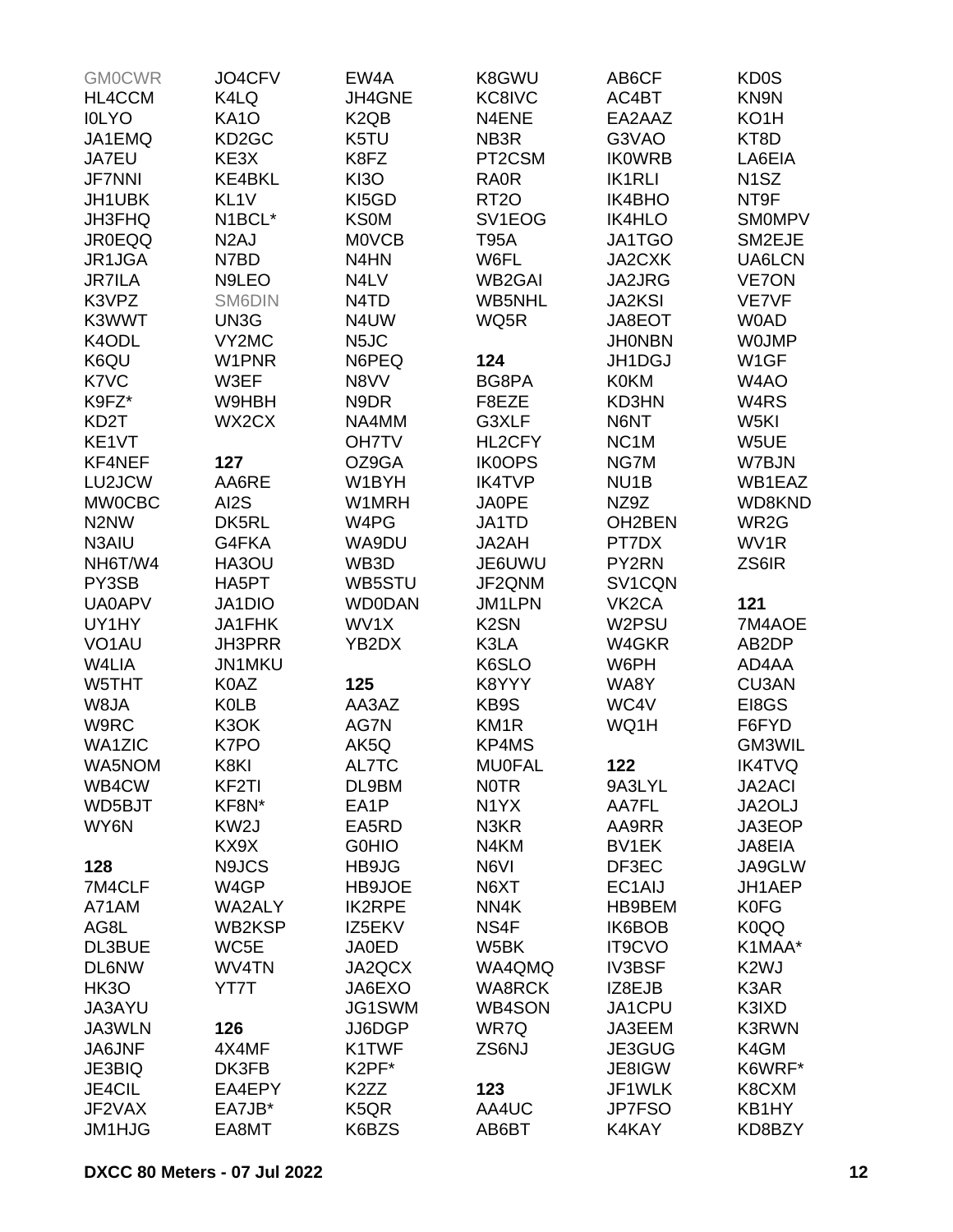| <b>KM7R</b>       | <b>WD9FLI</b>     | <b>I5CRL</b>                  | K4AU                | AB <sub>1</sub> J | ES <sub>3VI</sub> |
|-------------------|-------------------|-------------------------------|---------------------|-------------------|-------------------|
| KT5X              | YE6YE             | JA2NNF                        | K4SX                | AK4AO             | <b>GOJJG</b>      |
| LB5GI             | ZS <sub>1</sub> C | JA7KE                         | K4ZIW               | CT1FCX            | HB9VAB            |
| N3OUC             |                   | JG1WNO                        | K5GM                | <b>E77S</b>       | <b>I6DQE</b>      |
| N4BAF             | 119               | <b>JG3KLF</b>                 | K6CF                | HB9IIO            | IZ0CKJ            |
| N4QWZ             | FG4NO             | JG3RWX                        | K8ZM                | JA2DHG            | IZ0GYP            |
| N4TKF             | G8BCG             | <b>JI1FXS</b>                 | KE1IU               | JA4VLK            | JA1OVF            |
| N7WR              | HA8UT             | JK1UNZ                        | KG6D                | JA8BZL            | JA4EVN            |
| NY7T              | HB9RYZ            | K3IZ                          | KK9T                | <b>K0BFR</b>      | JA8GSN            |
| W <sub>1</sub> OK | <b>I1YDT</b>      | K6IPM                         | KM1H                | <b>K0COM</b>      | JH1RVQ            |
| W3NRJ             | IZ6ERS            | K6UXO                         | KM <sub>5</sub> G   | K7VS              | JH4VDP            |
| W4NE              | <b>JA0CVC</b>     | <b>K7UPJ</b>                  | KS9R                | K9LCR             | <b>JK1SAI</b>     |
| W5FL              | JA1DXR            | K8IKE                         | KU4V                | K9ZG              | K0XP              |
| WK8A              | JA8ZO             | KB1AWM                        | KZ9DX               | KU1T              | K1HJC             |
| YB1AR             | <b>JM1GYQ</b>     | KB2XJ                         | LX2PA               | LZ2ZG             | K4MIH             |
|                   | JR2CFD            | LY3BS                         | <b>NOIW</b>         | N <sub>2</sub> SU | K4MIJ             |
| 120               | KOIIR             | N <sub>1</sub> FOJ            | N <sub>1</sub> DC   | N3ER              | K5AX              |
| AA4LR             | K1LTJ             | N <sub>2</sub> C <sub>G</sub> | N3RW                | N4HGZ             | K6IPV             |
| AD5WB             | KB4CRT            | N3MLV                         | N7AU                | N4QVM             | K7QA              |
| DL1EV             | <b>KK4QN</b>      | N9DJ                          | N8JK                | N6NBB             | <b>KB0EL</b>      |
| DL2VFR            | <b>KN7Y</b>       | NA5S                          | NC8I                | <b>OH1NSJ</b>     | <b>KE7PB</b>      |
| DL2VWR            | LZ2HM             | NO <sub>2</sub> C             | NS3L                | PA <sub>2</sub> R | <b>KK0T</b>       |
| EA4UV             | N <sub>2</sub> RR | TA <sub>1</sub> L             | NW2I                | SM1NJC            | KK5OQ             |
| F6HLC             | N6OJ              | VA2IG                         | OE1HHB              | UA1OM             | LT <sub>1F</sub>  |
| HB9FBG            | NA <sub>2</sub> R | <b>VE3PNT</b>                 | <b>ON4AGX</b>       | VK5GR             | N0OP              |
| <b>IK7YCE</b>     | NM <sub>1G</sub>  | VR <sub>2</sub> PX            | PT2BW               | VR2XMT            | N8SHZ             |
| <b>IK7YZG</b>     | NU1T              | <b>WOUY</b>                   | SP7QHR              | <b>VU2ABS</b>     | ND4Q              |
| IZ5EBL            | SK6SJ             | W4SKW                         | SV <sub>2</sub> CLJ | <b>W0ANZ</b>      | NK2H              |
| JA3BLN            | <b>SM6NJK</b>     | W6DE                          | SV3RKM              | <b>WOPE</b>       | UU1JA             |
| JE1HRC            | VA3HP             | W6GM                          | TA <sub>1</sub> AL  | W1GWN             | V51YJ             |
| JF1EGO            | W1NK              | WA3GM                         | TF3DT               | W1NR              | VK3OT             |
| JH1LZU            | W <sub>2</sub> EQ | WA4USA                        | UT2VC               | W4ARK             | W2HAZ             |
| JH6CDI            | W5MF              | WB4PWZ                        | <b>VE7ACN</b>       | W4CZ              | W <sub>5</sub> GO |
| <b>K1TKL</b>      | W5UHQ             | WD6T                          | W1NT                | W4DFU             | W5HNK             |
| KD4POJ            | W6IS              | WZ6Z                          | W1UN                | W5WS*             | W6QON             |
| KF8HR             | WB2ZAB            | XE2YWH                        | W3WN                | W7RR              | W9RXJ             |
| KI4TZ             | WB3BFC            | YB2TX                         | W4OWY               | W7VJ              | WA5CMI*           |
| <b>KK0DX</b>      | WB9WHQ            | YO3JF                         | W6KR                | W8VK              | WN1M              |
| N4PGL*            | ZL1WG             | ZL3AFT                        | W9BB                | WA2EOV            | YO3HOT            |
| N <sub>5</sub> BA |                   | ZS5LEE                        | WA2BOT              | WA8LOW            |                   |
| N <sub>5</sub> PA | 118               |                               | WA6JA               | WB8FIW            | 114               |
| NI4Y              | AA4NG             | 117                           | WB1DX               | WC <sub>2</sub> C | AA4H              |
| NW4M              | <b>DL2RUG</b>     | <b>DL2TOS</b>                 | WB8IZM              | WC3W              | AB4GE             |
| SM6VR             | DL5MX             | EA5DFV                        | <b>WC0W</b>         | WJ1B              | AD4XV             |
| SV3AQR            | DS5ACV            | G3PSM                         | WP4CQ               | WQ5C              | AK3E              |
| VU2PTT            | <b>GOMFO</b>      | <b>HL4GHT</b>                 | WS4H                | WV4V              | CT1ELF            |
| W1MJB             | G3YFE             | <b>IK0XIH</b>                 | XE <sub>1</sub> R   |                   | DM5JBN            |
| W1XV              | G3ZEM             | JA3AVO                        | ZP5FGS              | 115               | F1RAF             |
|                   |                   |                               |                     |                   |                   |
| W5EC              | G4CWD             | JH8KFE                        | ZP6VT               | <b>AC0B</b>       | HK1X              |
| W5WZ              | <b>GW0ANA</b>     | JR6GHN                        | ZS4JAN              | AJ8MH             | HL3DE             |
| W6HDG             | HB9BOI            | <b>K0MP</b>                   |                     | DL4FDM            | <b>JA0EVI</b>     |
| W6UA              | HB9DLE            | K2TER                         | 116                 | DS5DNO            | JA2LHG            |
| W7HUY             | HL3ERJ            | K4AR                          | 4X1EL               | EA3CWK            | <b>JA3VUI</b>     |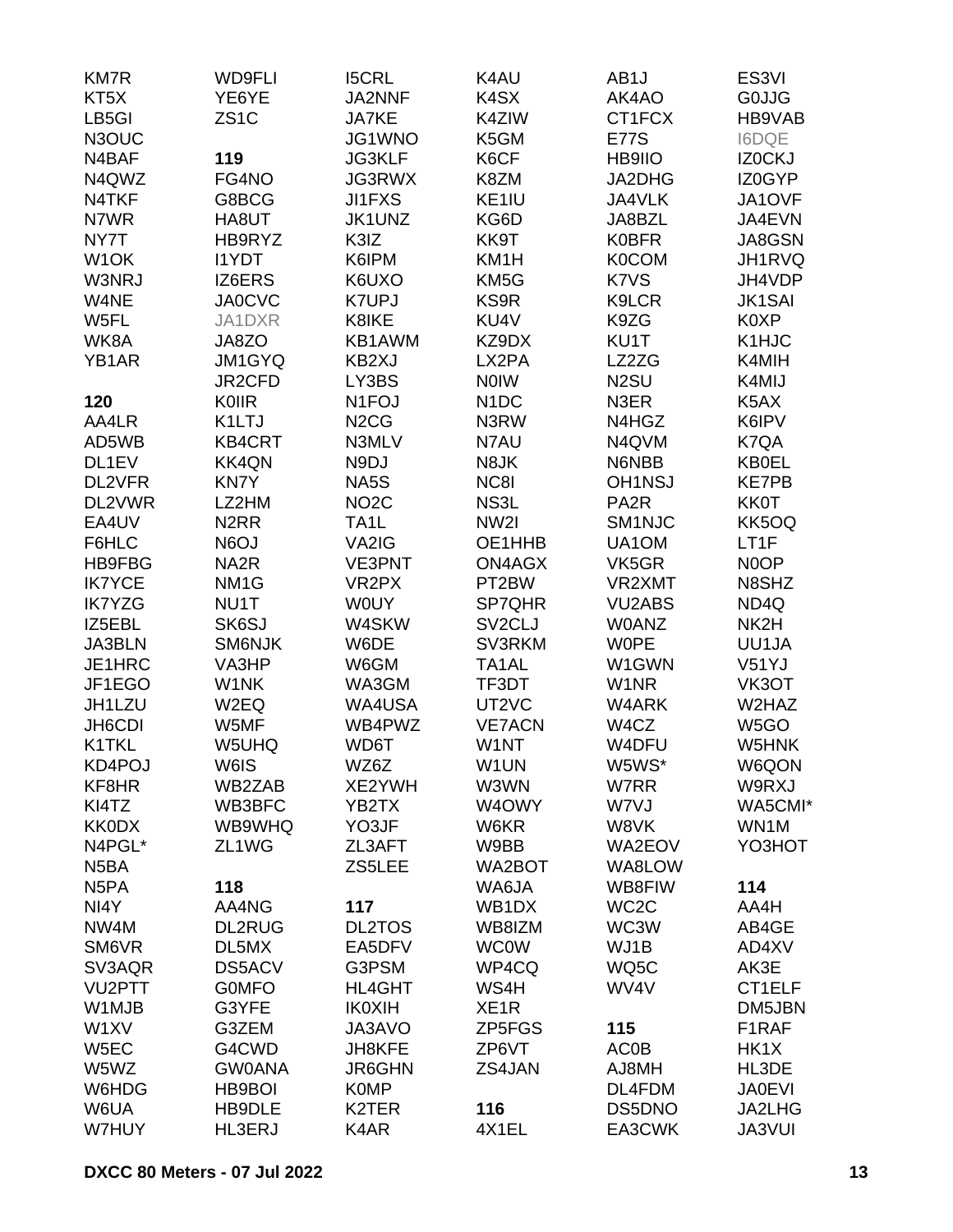| <b>JA7VEI</b>      | EA5B                          | AA9WO              | W4EB              | ND4X               | JJ2VLY                        |
|--------------------|-------------------------------|--------------------|-------------------|--------------------|-------------------------------|
| JE1LPZ             | EA8TZ                         | AD <sub>1</sub> S  | W4EJG             | NE <sub>1</sub> RD | JM1GAW                        |
| JL3DGI             | EI8IU                         | CX <sub>2</sub> CC | W4PNY             | NJ1H               | JR1RCQ                        |
| JR1ATQ             | <b>IV3KCB</b>                 | DF2WF              | W4UAT             | NV4B               | <b>K0HP</b>                   |
| <b>K0BRO</b>       | JA4JSV                        | DF5CD              | W5MJ              | OE1JIS             | K <sub>1</sub> L <sub>Z</sub> |
| K <sub>1</sub> QQ  | JH1BAM                        | DJ7JC              | W5TFV             | OE3JAG             | K <sub>2</sub> GLS            |
| K4GO               | JH3GRO                        | DL8DYL             | W6CN              | OZ3SM              | K3EE                          |
| K5LY               |                               | EA6EE              | W7QC              | RV3GW              |                               |
|                    | JR1EYB                        | EI7GY              |                   |                    | K4DET<br>K7JI                 |
| K6GWN              | <b>K0HB</b>                   |                    | W9LYN             | UA6MA              |                               |
| K6PT               | <b>K0PC</b>                   | G4DBW              | WB4CTX            | W1HEO              | K8LBT                         |
| K8CQ*              | K <sub>2</sub> SD             | G4RGK              | WB4FNH            | W3ML               | K9ARZ                         |
| KF2DT              | K <sub>2</sub> T <sub>G</sub> | HK4EB              | WX4TM             | W3WH               | K9GY                          |
| KM3J               | K5TIA                         | HL5BMX             | YU1GM             | W4WT               | KB2RA                         |
| KX2S               | K6OJ                          | IK8GJR             |                   | W6IHA              | KB4FXE                        |
| LA4RT              | K8SM                          | IZ1JMN             | 111               | W6ZPL              | KB5GT                         |
| LA4WJ              | KB6CIO                        | <b>JA0HC</b>       | <b>AC0X</b>       | W7AM               | KI0I                          |
| LA7QI              | <b>KC9WPS</b>                 | <b>JA3UNA</b>      | AG1A              | W7NP               | KK4TK                         |
| LA9XGA             | <b>KM4NS</b>                  | JA9RT              | AI1W              | W8QWI              | KM5VI                         |
| LU1FM              | N <sub>1</sub> ZJ             | <b>JS6TWW</b>      | DK9WZ             | W9GG               | <b>KS0Y</b>                   |
| <b>MM0BQI</b>      | N4JQQ                         | <b>K0UBR</b>       | DL1DH             | W9KX               | N <sub>2</sub> KW             |
| N <sub>2</sub> YBB | N4MEC                         | <b>K0XM</b>        | DL8JJ             | W9MMZ              | N4ANV                         |
| N6DHZ              | N6AA                          | K1KOB              | EA4EJP            | WB9MSM             | N4CO                          |
| N6RJY              | N6RC                          | K2DW               | EI1DG             | <b>WD9IOK</b>      | N8NH                          |
| N8AID              | N8RF                          | K4IU               | EU1TT             | WE2L               | NG4C                          |
| N8KUS              | N9RE                          | K4ULA              | <b>HB9LAK</b>     | WF2Y               | NW6V                          |
| N8WXQ              | ON6LY                         | K4ZMV              | <b>I2QMU</b>      | WN7J               | NZ <sub>50</sub>              |
| N9NB               | ON7BJ                         | K6EGW              | <b>IK1IYU</b>     | WO <sub>2</sub> Q  | OZ9U                          |
| NA9Q               | PP <sub>2FN</sub>             | K6LD               | <b>IK2PZC</b>     | WZ1Q               | R <sub>0</sub> QA             |
| NU4B               | PV8DX                         |                    | <b>IZ0FUW</b>     | <b>ZP9MCE</b>      | R6AZ                          |
|                    |                               | K7DS               |                   |                    |                               |
| ON6KE              | RL3BZ                         | K7SX               | <b>JA0KJD</b>     |                    | SV8RX                         |
| OT <sub>1</sub> A  | VE7BZ                         | K8LE               | JA3QOS            | 110                | VE2GHZ                        |
| OZ9XU              | W <sub>2</sub> PD             | K8WHA              | JA9FO             | AA5N               | VE3YV                         |
| PV8ABC             | W4CC                          | K9UVK              | JE1GWO            | AD4YQ              | <b>WOQL</b>                   |
| W4TTY              | W5RDW                         | KD9ZR              | <b>JH0OXS</b>     | DF1JM              | W0RI*                         |
| W5SJ               | W8AEF                         | KP3R               | JH1ERJ            | DL2AMD             | <b>WOVM</b>                   |
| W6WF               | W8BI                          | KR4DA              | JH1SBE            | DL4IW              | W3SB                          |
| W7BV               | W8QZA                         | LU3XX              | JH6DUL            | DL8XDA             | W4GF                          |
| W7HJ               | <b>WA1EHK</b>                 | N <sub>1</sub> BB  | <b>K0RW</b>       | DM3XRF             | W9ROG                         |
| W8UMA              | WA2AOG                        | N <sub>3</sub> NO  | K1VMI             | DS4CNB             | W9WO                          |
| WG0G               | WA9JWL                        | N4WOT              | K3GW              | EA5HM              | <b>WA7HQD</b>                 |
| WN6K               | <b>WB4DNL</b>                 | OZ7QB              | K8CCV             | G3WXX              | WD1M                          |
| WR2V               | WK1Q                          | PY6TS              | KA4H              | HB9AGO             | WX3P                          |
| <b>WW0E</b>        | WW5L                          | R3BB               | KB0HJ*            | <b>IWOHQE</b>      | YB4IR                         |
| WW8RT              | WY7M                          | R7NA               | KB2HK             | IZ8EKL             | YV <sub>5LI</sub>             |
| XE1EE              | XE2MX                         | SP1NEN             | KI4LP             | <b>JA0UMV</b>      |                               |
|                    | <b>YB0EIN</b>                 | VA7ZT              | KI7M              | JA1EMK             | 109                           |
| 113                | YE1AR                         | VE3GFN             | N1KM              | JA1KZP             | AA4MD                         |
| 6K5AQY             | YV4DYJ                        | VE7NY              | N <sub>2</sub> FY | JA1XRA             | AA4ZK                         |
| A92IO              |                               | VK6OZ              | N3BOB             | JA2KTP             | AA8BN                         |
| AC9X               | 112                           | VK7ZE              | N7DED             | JA2MNB             | AJ9K                          |
| AJ8B               | 7N4OBV                        | VU3WEW             | N7TM              | JA4RED             | CT1CQK                        |
|                    |                               |                    |                   |                    |                               |
| AK1P               | AA3K                          | W1ASB              | NC6K              | <b>JE3CHA</b>      | DL1TPY                        |
| <b>DD0VE</b>       | <b>AA7UN</b>                  | W <sub>1</sub> RG  | ND3L              | JF1KKV             | <b>DL2RTL</b>                 |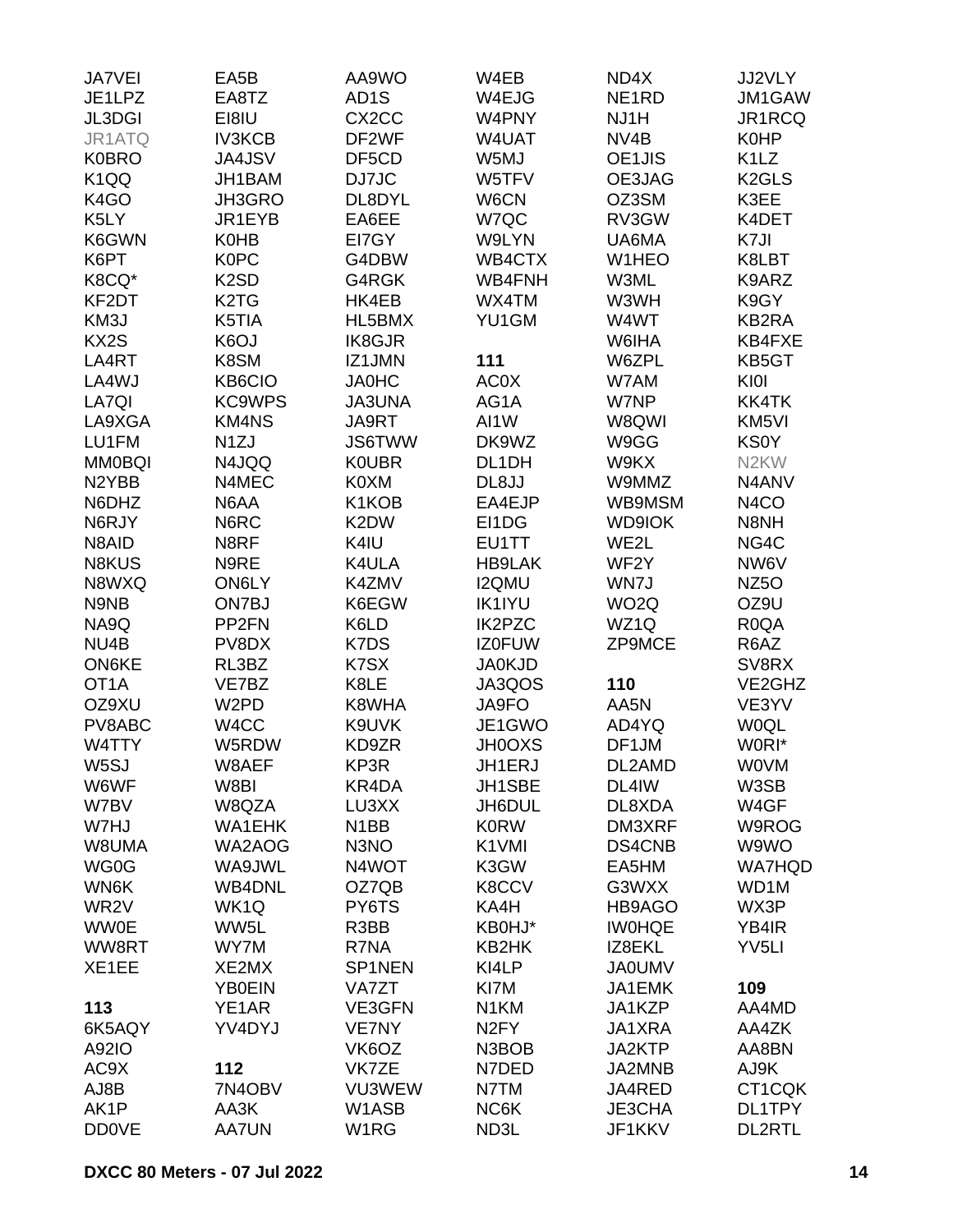| EA3BL              | AE4VJ                         | W4PGC                         | N3YZ                | JH1AGU             | YB0JH             |
|--------------------|-------------------------------|-------------------------------|---------------------|--------------------|-------------------|
| EA3GCT             | <b>CO7RG</b>                  | W4WNT                         | N <sub>4</sub> KZ   | JH2PWY             | <b>YC0LOW</b>     |
| G4EHT              | DH4RL                         | W8ZR                          | N <sub>5</sub> PO   | JH8DEH             | YO3NL             |
| <b>HB9DRS</b>      | DJ5EY                         | WA4YYM                        | N <sub>5</sub> TF   | JH8GEU             | ZL1BBW            |
| IZ5GST             | <b>DL3ANK</b>                 | WA6KHK                        | N6ER                | JR4CZM             |                   |
| <b>JA0HXV</b>      | EA5DKU                        | WT2P                          | N6JM                | <b>K0CF</b>        | 105               |
| JA6JYM             | <b>G0KHO</b>                  | WU4B                          | ND9M                | K0GEO              | 9L1JT             |
|                    | G3VXJ                         | WY2E                          |                     |                    |                   |
| JF6AKS             |                               |                               | <b>NQ2O</b>         | <b>K0GK</b>        | AA4UJ             |
| JH6WDG             | G4SSH                         | XE <sub>1</sub> OX            | NQ4A                | <b>K0HQW</b>       | AA4XR             |
| <b>JI4HKA</b>      | <b>I7PXV</b>                  |                               | OZ2TF               | K2IE               | AB <sub>2NI</sub> |
| <b>JI5RPT</b>      | <b>JA0DBQ</b>                 | 107                           | SM3JLA              | K <sub>2</sub> JK  | AC5O              |
| JR8AMF             | JA1SZN                        | 4Z4KX                         | UR4CW               | K4GZ               | AH7G              |
| <b>KOMFI</b>       | JA2CPD                        | 7L3SQL                        | UR4IOR              | K4RP               | DL6DK             |
| K <sub>1</sub> RY  | JA5OP                         | AI9U                          | VK3NX               | K5MMH              | DL9NDV            |
| K4JWA              | <b>JG2LGM</b>                 | AJ4IM                         | W1XY                | K7GA               | EA1AZ             |
| K7CU               | <b>JJ7XTV</b>                 | DK3TL                         | W3UI                | K9AAN              | EA5XV             |
| K7IA               | JK1MZT                        | DL2KUA                        | W3UTD               | K9SUH              | F4DSE             |
| K8AO               | JR3QHQ                        | DL6ZNG                        | W7JET               | <b>KB9AIT</b>      | F8GB              |
| KB8KIM             | <b>JR7GBL</b>                 | DL9QJ                         | W8LWU               | KF2OG              | HB9CA             |
| KC4HN              | K <sub>1</sub> K <sub>Z</sub> | EA1AA                         | <b>WA2PNI</b>       | KF8VX              | HB9DVZ            |
| KC5LT              | K3HW                          | F8DZY                         | WB9UQE              | KJ6ZH              | IK2DJV            |
| KD4W               | K4AFE                         | <b>GORPM</b>                  | WC <sub>2</sub> K   | KV <sub>4</sub> AA | IZ5IMB            |
| KG5VK              | K4DB                          | G3RZP                         | WD4IXD              | LY2PAQ             | JA4HXF            |
| KP4AH              | K4JDV                         | HA8UB                         | WF4W                | LZ1HY              | JA6MWF            |
| LA2IR              | K5LA                          | I4FGG                         | WM4AA               | <b>MORTP</b>       | <b>JH1XFR</b>     |
| LA7EIA             | K6DJ                          | <b>I5XFD</b>                  | WY0V                | <b>NOMR</b>        | JH2AHZ            |
| ND1T               | K6NS                          | IK6CGO                        | WY4I                | N4LB               | JH3AEF            |
| <b>NJ0F</b>        | K6XJ                          | JA1ASO                        | WY9V                | N4WMB              | K2IUK             |
| NN4RR              |                               |                               | <b>YB0WWL</b>       | <b>NA7RH</b>       |                   |
|                    | K7QBO                         | JA1CJO                        |                     |                    | K4MV              |
| NR3Y               | K8ZT                          | JA3FHL                        | YO <sub>5</sub> OEF | NK7L               | K4TXJ             |
| OZ6PI              | KA1API                        | JA3GAK                        |                     | NZ <sub>0</sub> O  | K4VMT             |
| R <sub>2</sub> ARR | KD4RH                         | <b>JA7XRO</b>                 | 106                 | OE9SLH             | K5FXB             |
| SV1XV              | KD4SN                         | JH1AQN                        | 7J1ADJ              | OZ7BQ              | <b>K7AWB</b>      |
| SV3EXP             | <b>KE4KMG</b>                 | <b>JM7TKK</b>                 | AB6FI               | RC3D               | K7KJ              |
| TA6N               | KE9XN                         | JO1ABS                        | DL7AB               | RV6ARZ             | KB4KBS            |
| TF3JB              | KF8DX                         | K <sub>2</sub> W <sub>R</sub> | <b>DL7UGO</b>       | <b>SA0AQT</b>      | KB5HC             |
| <b>VA7QI</b>       | KX5V                          | K3WC                          | DM3CW               | <b>WOTF</b>        | KC4PX             |
| VE3EDY             | MM1PTT                        | K4BNF                         | EA2CLU              | W1EBM              | KE6V              |
| VK2DAG             | N <sub>1</sub> H <sub>O</sub> | K <sub>5</sub> V <sub>R</sub> | EA3LX               | W <sub>1</sub> ECI | KE7UL             |
| <b>WOQC</b>        | N <sub>1</sub> TA             | K <sub>5</sub> ZO             | EI4DQ               | W1PY               | KE8G              |
| W1KDA              | N <sub>1</sub> UZ             | K6AHG                         | F5EOT               | W4LZW              | KJ6YK             |
| W3HKK              | N8KOJ                         | K8POM                         | F5RZJ               | W4PGM              | <b>KN7K</b>       |
| W5XU               | NN7A                          | K8YE                          | HC4L                | W5GML              | KO4XM             |
| W6EKR              | OZ1OXQ                        | K8ZEE                         | HG6IA               | W5PD               | KR4U              |
| WA5YNB             | PJ2HB                         | K9XR                          | HL1XP               | W6TGI              | LU9DO             |
| <b>WA7BNM</b>      | TF <sub>1</sub> A             | KA1DJ                         | HL2EIZ              | W9FY               | LX1EL             |
| WI7N               | VU2IT                         | KA6V*                         | <b>HL4CBX</b>       | WA3DCG             | LY3BA             |
| YB1TJ              | VU <sub>2</sub> OT            | KI0G                          | IZ4COT              | WA3FRP             | N0ODK             |
| ZS2ACP             | <b>W0YDB</b>                  | KI7HO                         | JA2VHO              | <b>WA7BNG</b>      | N <sub>1</sub> XL |
|                    | W <sub>2</sub> GHD            | KM4FI                         | JA4CZM              | WB8RFB             | N <sub>2</sub> PL |
| 108                | W2ZK                          | KP4N                          | JA4VUQ              | WD3P               | N3AS              |
| 9A3ST              | W4EW                          | KR9A                          | <b>JA9IFF</b>       | WS7W               | N3ZA              |
| AC7ZG              | W4GD                          | <b>N0ATQ</b>                  | JF1CZQ              | XE <sub>1</sub> V  | N <sub>4FN</sub>  |
|                    |                               |                               |                     |                    |                   |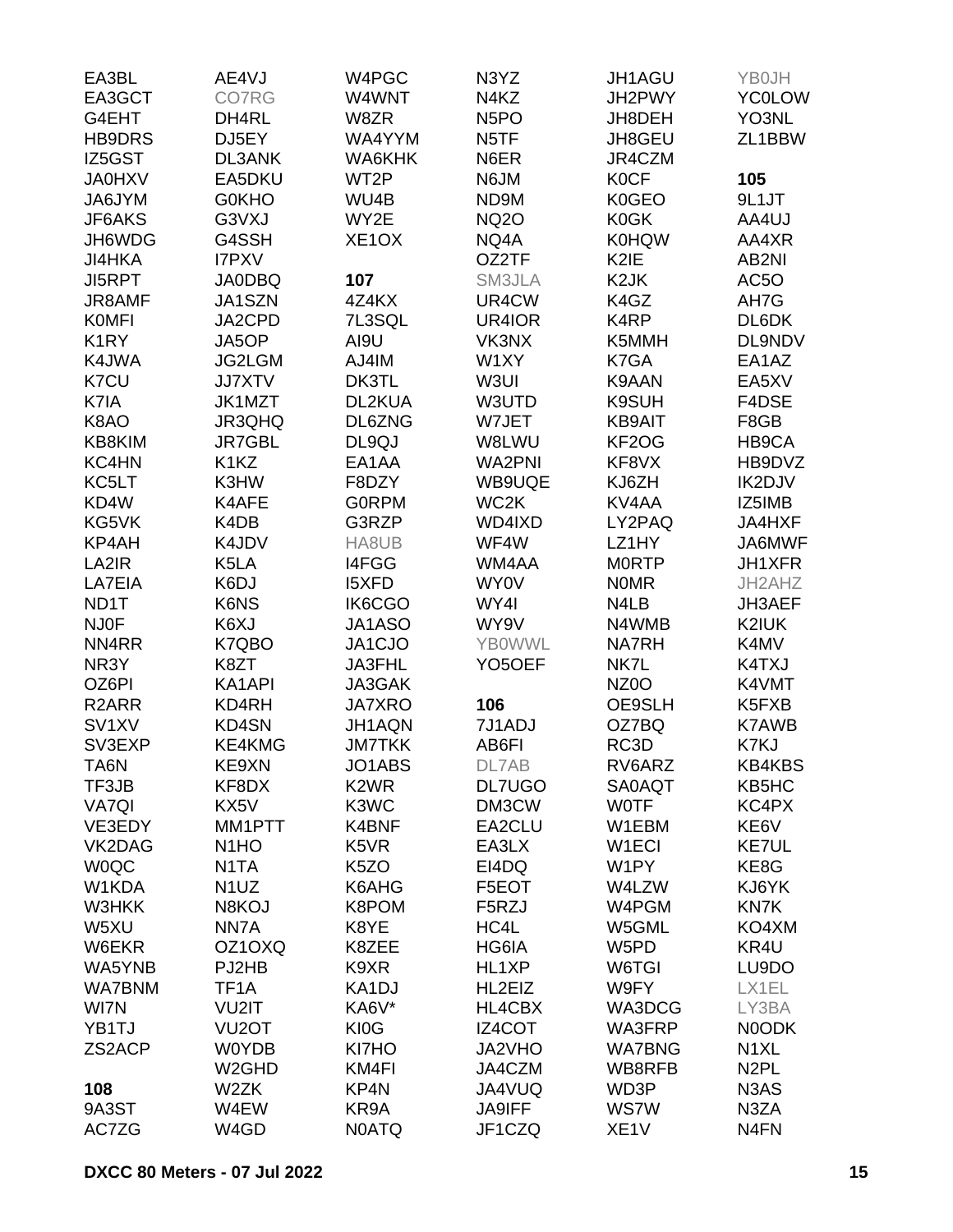| N4KEB              | <b>IK4QJH</b>                 | W4RQ              | K <sub>1</sub> XE   | W8KTH              | K0GX                          |
|--------------------|-------------------------------|-------------------|---------------------|--------------------|-------------------------------|
| N5OGP              | IK5BOH/2                      | W5AP              | K <sub>2</sub> GW   | W8LAQ              | KOIL                          |
| N <sub>5</sub> RN  | <b>IV3EHH</b>                 | W5FPT             | K2YEH               | W8MSP              | <b>K0ZM</b>                   |
| N7NM               | IZ8FDH                        | W5NX*             | K3GP                | W8PAT              | K <sub>1</sub> C <sub>N</sub> |
| N7VPN              | JA1KXY                        | W6FUV             | K4MQL               | W8PE               | K <sub>1</sub> H <sub>C</sub> |
| N9AX               | JA2DCN                        | W7TUS             | K4SAF               | <b>WA7IHN</b>      | K <sub>2FJ</sub>              |
| NS4X               | JA3MIO                        | WA4TMJ            | K8CR                | WA8MOA             | K2MHE                         |
| OM8FR              | JA4AO                         | WB2UFF            | KA2F                | WA9BXB             | K3IU                          |
| PA2SWL             | <b>JA7TQK</b>                 | WB6MBF            | KB1CQ               | WA9IVH             | K4CKS                         |
| PV8RR              | <b>JA9IWR</b>                 | WB8EKG            | KC1XX               | WB2EBS             | K <sub>4N</sub>               |
| R <sub>3</sub> LO  | JE4WOK                        | <b>WN0L</b>       | KC8YDS              | WB2GMY             | K <sub>4</sub> OP             |
| RA6XV              | <b>JQ3TAN</b>                 | WQ5G              | KF8PD               | WB <sub>2</sub> P  | K4VUD                         |
| UQ2GM              | JR2PAU                        | WX0Z              | KI5GF               | WB3HLH             | K5PV                          |
| <b>VE3MSK</b>      | <b>K0FF</b>                   | YL2IP             | <b>KM2O</b>         | WB4GLI             | <b>K5RKS</b>                  |
| VE9RJ              | K <sub>1</sub> TU             | YO5QAW            | KN4T                | WB5TOI             | K6JJ                          |
| VY2RU              | K <sub>2</sub> DF             | YO6BHN            | KP4GC               | WD4AFY             | K6VMV                         |
| W1KMA              | K2RNY                         |                   | KS4Q                | WE9M               | K9QA                          |
| W1USN              | K3NQ                          | 103               | KT6LA               | WK5X               | K9QJ                          |
| W3DAD              | K <sub>3</sub> XO             | AC4CA             | KW9K                | WN5K               | K9WA                          |
| W4CU               | K4KFH                         | AC6ZM             | LU5OM               | WO7V               | <b>KA4JNB</b>                 |
| W4WIV              | K6JAD                         | AF8C              | <b>MOPCB</b>        | YB9AY              | KC1OPD                        |
| W5ADH              | K6MYC                         | DF8FT             | M5LRO               | YC6JRT             | KC2SST                        |
| W5SUM              | K8FB                          | DJ3NK             | N <sub>1KI</sub>    | YO4AUP             | KC4GKY                        |
| W6SIY              | K8TS                          | DK7VW*            | N <sub>2</sub> QLT  | ZL1ANJ             | KD2SY                         |
| W7VS               | K9BJM                         | DL1ET             | N <sub>2</sub> ZL   | ZL <sub>2</sub> AO | KE3ZT                         |
| W7ZMD*             | KA5RNH                        | DL1SVA            | N <sub>5</sub> RA   |                    | KE5FXE                        |
| W8EH               | KD3UY                         | DS4DBF            | N <sub>5</sub> YY   | 102                | <b>KK4CLY</b>                 |
| WA0GOZ             | KE <sub>1</sub> B             | EA4DEI            | N6DW                | AA1DN              | KM8V                          |
| <b>WA0WWW</b>      | <b>KF0RQ</b>                  | EI5GM             | N6FS                | AA1IF              | KM9Y                          |
| WA4HXC             | KF6E                          | EI8IQ             | N6IBP               | AB5YI              | <b>KU0S</b>                   |
| WA6URY             | KF8AR                         | F <sub>3</sub> SJ | N7NF                | <b>AD0TR</b>       | KV <sub>1</sub> M             |
| WA8A               | KH6XT                         | F5VML             | N8TFD               | AD5BV              | LA9PHA                        |
| WA9SQH             | KI4RD                         | G3LAS*            | <b>NA6O</b>         | CT1YH              | N <sub>1</sub> EDN            |
| <b>WBOCHS</b>      | KK8MM                         | G3VDB             | NA8W                | DJ3XG              | N <sub>1</sub> IN             |
| WB3AVD             | LA3ANA                        | GM4ELV            | NM4Q                | DL2XN              | N <sub>2</sub> M <sub>G</sub> |
| WB4KZW             | LZ1SW                         | <b>HA0IT</b>      | NX <sub>1</sub> P   | DL5PW              | N3DAP                         |
| WB5IUU             | N <sub>2</sub> PK             | HL9HH             | RA3LD               | DS5JMG             | N4DJT                         |
| WD1X               | N3COB                         | <b>IOBJV</b>      | RM4C                | EI9FVB             | N4PAJ                         |
| WK1J               | N <sub>4</sub> PF             | I6XGZ             | RZ6LB               | F5UJK              | N4WD                          |
| XE3ARV             | N <sub>5</sub> Q <sub>S</sub> | <b>IK5TBK</b>     | SV <sub>2</sub> DSJ | <b>GOUGO</b>       | N6VNI                         |
| ZL1ANH             | N7YQ                          | IS0/YO3RA         | VE1GBD              | <b>GOUII</b>       | N8WL                          |
|                    | <b>NR0T</b>                   | <b>ISOMVE</b>     | VE <sub>1</sub> HA  | G3JFC              | N9HUK                         |
| 104                | NT6AA                         | <b>JA7FAS</b>     | VE3GLA              | G4AYU              | NA3M                          |
| AA6PG              | NX3A                          | JA8AQ             | <b>VE3MIS</b>       | HC1HC              | NG4P                          |
| AA6XV              | NY2E                          | <b>JA9IPF</b>     | VE4JBB              | <b>I7LGM</b>       | NI7F                          |
| AF <sub>6</sub> O  | <b>ON6NG</b>                  | JH2CYU            | W4TJE               | <b>IK2ECP</b>      | NX3Y                          |
| AI4WW              | RW3QHN                        | <b>JH5OTE</b>     | W5SG                | JA3MHV             | NZ3L                          |
| DL6DCD             | <b>SLOAS</b>                  | <b>JK2VOC</b>     | W6OP                | JA3VQW             | PF7M                          |
| EA8TK              | SM5NAS                        | K0BX*             | W6SA                | JF1MTV             | PR7AB                         |
| F <sub>1</sub> ICS | TI4SU                         | K <sub>1</sub> EP | W6SFK               | JH1GNU             | SM7TZK                        |
| G4GEE              | VR <sub>2KF</sub>             | K1FE              | W7IH                | JJ1KZZ             | UA2CZ                         |
| <b>HA0EQ</b>       | VR2XYL                        | K1HDO             | W7IU                | JJ2BLV             | UN7BK                         |
| <b>I3DUB</b>       | W1TW                          | K <sub>1</sub> QN | W7PC                | JO1MOS             | UX4UM                         |